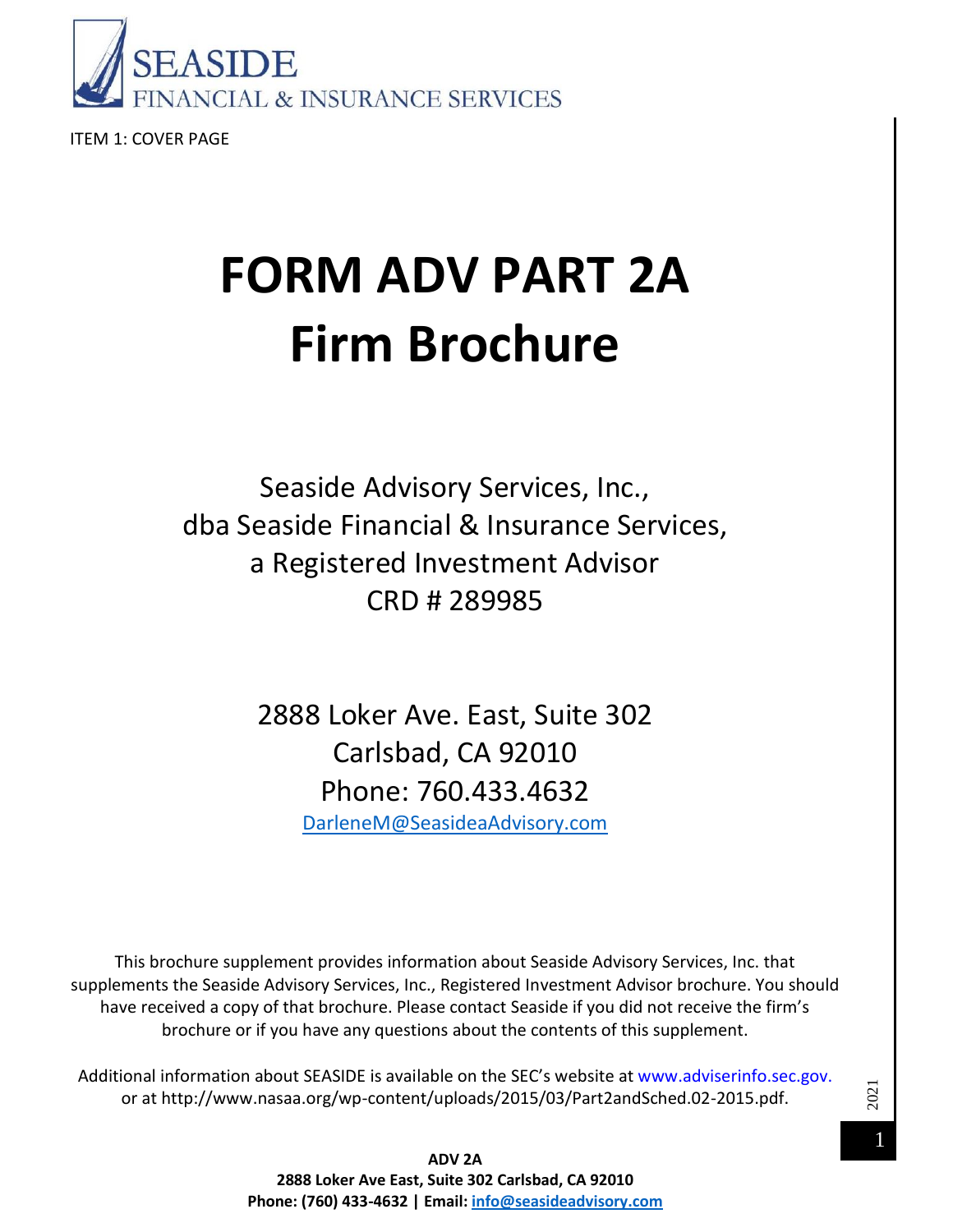

#### ITEM 2: MATERIAL CHANGES

Seaside Advisory Services, Inc. amends this brochure at least annually. To receive a copy of our most recent brochure at any time during the year, please call Seaside Advisory Services, Inc. at 760.433.4632 and a copy will be sent to you.

You may also obtain a copy of the most current brochure and additional information on our firm from www.adviserinfo.sec.gov under Investment Adviser Search. If applicable, this section will contain a summary of material changes to the information in this brochure since the last annual update of this brochure.

Seaside Advisory has had 2 material changes that have occurred since our last posting of our ADV2A .

Material changes relate to Seaside Advisory Services, Inc. policies, practices or conflicts of interests only.

> **ADV 2A 2888 Loker Ave East, Suite 302 Carlsbad, CA 92010 Phone: (760) 433-4632 | Email: info@seasideadvisory.com**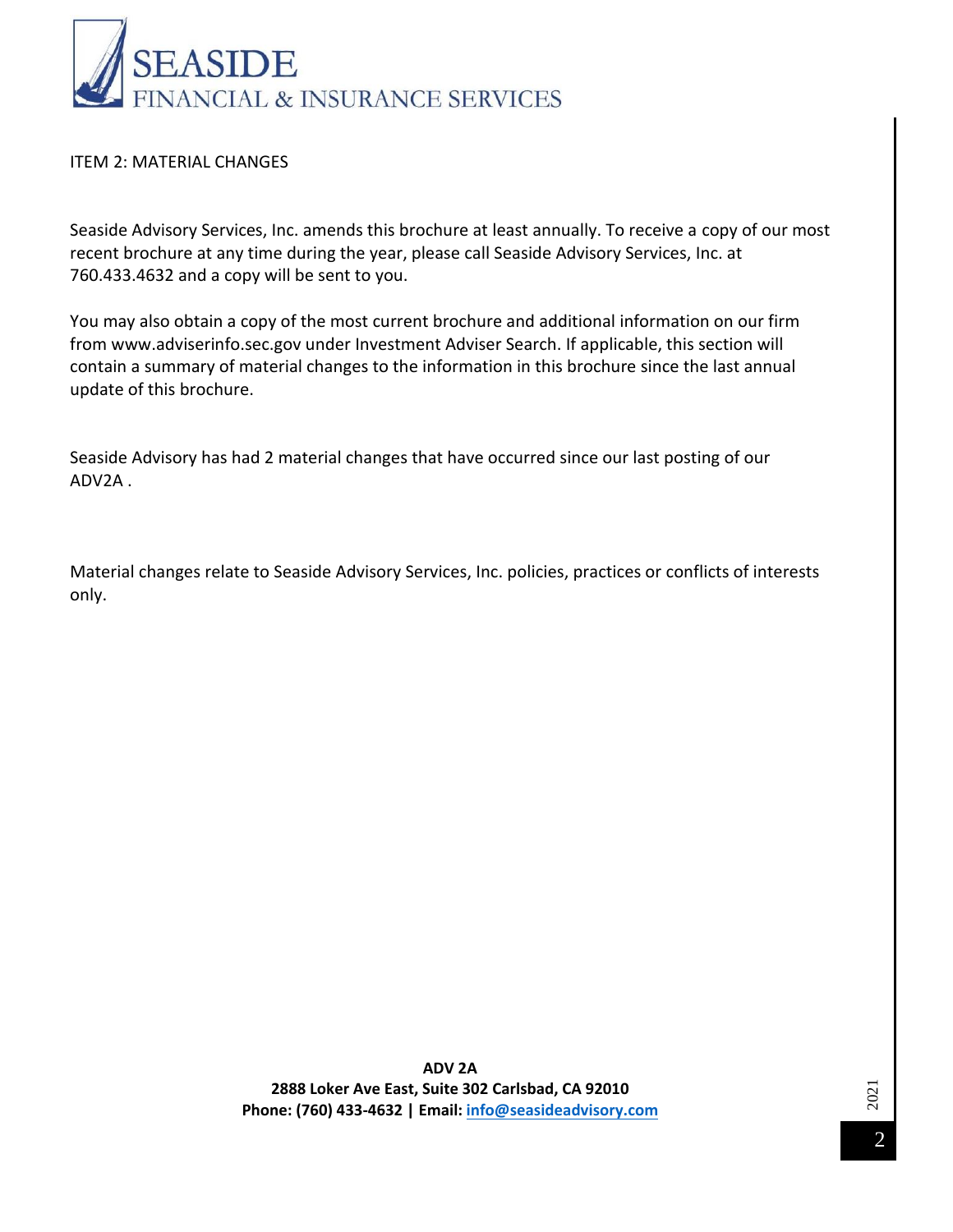

ITEM 3: TABLE OF CONTENTS

Table of Contents

| Item 1: Cover Page                                              |                |
|-----------------------------------------------------------------|----------------|
| Item 2: Material Changes                                        | $\overline{2}$ |
| Item 3: Table of Contents                                       | 3              |
| Item 4: Advisory Business                                       | $4 - 6$        |
| Item 5: Fees and Compensation                                   | $6 - 8$        |
| Item 6: Performance Based Fees and Side by Side                 | 8              |
| Item 7: Types of Clients                                        | 8              |
| Item 8: Method & Analysis, Investment Strategies & Risk of Loss | $8 - 12$       |
| Item 9: Disciplinary Information                                | $12 - 13$      |
| Item 10: Other Financial Industry Activities and Affiliations   | 13-14          |
| Item 11: Code of Ethics                                         | 14-15          |
| Item 12: Brokerage Practices                                    | 15-16          |
| Item 13: Review of Accounts                                     | 16             |
| Item 14: Client Referrals                                       | 17             |
| Item 15: Custody                                                | 17             |
| Item 16: Investment Discretion                                  | 17             |
| Item 17: Voting Client                                          | 18             |
| Item 18: Financial Information                                  | 18             |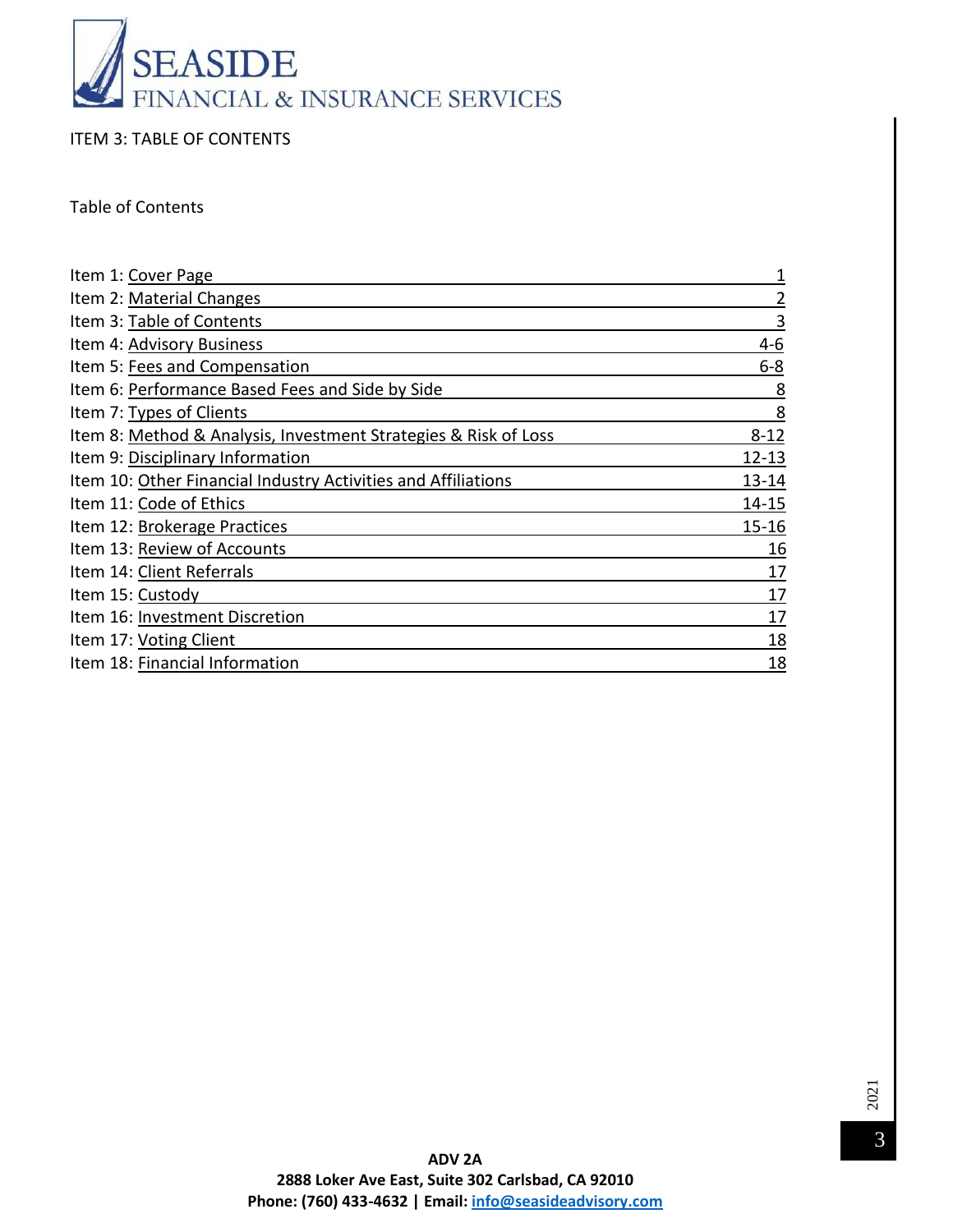

ITEM 4: ADVISORY BUSINESS

#### **A. Description of the Advisory Firm**

Seaside Financial & Insurance Services was founded in 1997 as a Sole Proprietor and has been registered with the State of California. June 2000 the Sole Proprietorship was taken over by Seaside Advisory Services, Inc. dba Seaside Financial & Insurance Services. Seaside Advisory Services was purchased by Shawn Orser in June 2016 operating as an S Corp and is registered with the SEC and is registered with the State of California.

#### **B. Types of Advisory Services**

Seaside Advisory Services, Inc., a Registered Investment Advisor ("Seaside") offers a variety of services to meet the needs of its clients. Most of our clients are individuals, but we also work with pension plans, businesses, charities, and trusts & estates. We give advice on-but not necessarily recommend- all types of securities, ranging from government bonds through mutual funds to commodities. We engage in fundamental securities analysis. Our main sources of financial information are on-line sources that include but are not limited to financial publications, Morning star, TD Ameritrade, Charles Schwab, magazines, research materials prepared by others, corporate rating services, annual reports, and corporate press releases. Our Investments Strategy is investing for the long term, occasionally for the short term. Clients may, but typically do not, impose restrictions in investing in certain securities or types of securities in accordance with their values or beliefs.

Services and compensation take a variety of forms and is described as follows:

**1. Asset Management:** Seaside manages clients' accounts on a discretionary and nondiscretionary basis subject to client preference. These services are of an ongoing nature and are billed on a quarterly basis, in arrears. The annual fee ranges from 1/2 of 1% to 2.5% depending on the size and complexity of your account. If you wish to terminate our association- there is a 10day written notice requirement and any pre-paid fees will be refunded to you on a pro-rated basis. Periodically, advisory associates may solicit from client information as to the continued appropriateness of the investments for the client.

**2. Financial Planning Services: (OPTIONAL)** Financial Planning Services will include: a) Single Issue Financial Plan – This will address analysis of financial planning concerns raised by the client. The fees for this service can be a fixed fee, which is determined at the time of engagement and can range from \$200 - \$10,000 subject to the complexity of the work. Arrangement can also be made for work to be completed on an hourly basis, which would range from \$65.00 - \$600.00 per hour. The agreement for this service will terminate upon presentation of the written plan. A portion of the fee is payable at the time the agreement is signed. The balance is due upon completion of the service. b) Ongoing Financial Planning Consulting – This will usually (but not necessarily) be done as a follow-up to the Single Issue Financial Plan and will include periodic review meetings to update the Plan on an annual, semi-annual, or quarterly basis. The fees for this service will be from \$65.00 - \$600 per hour, or a fixed annual fee, based on the agreed upon frequency of the review meetings.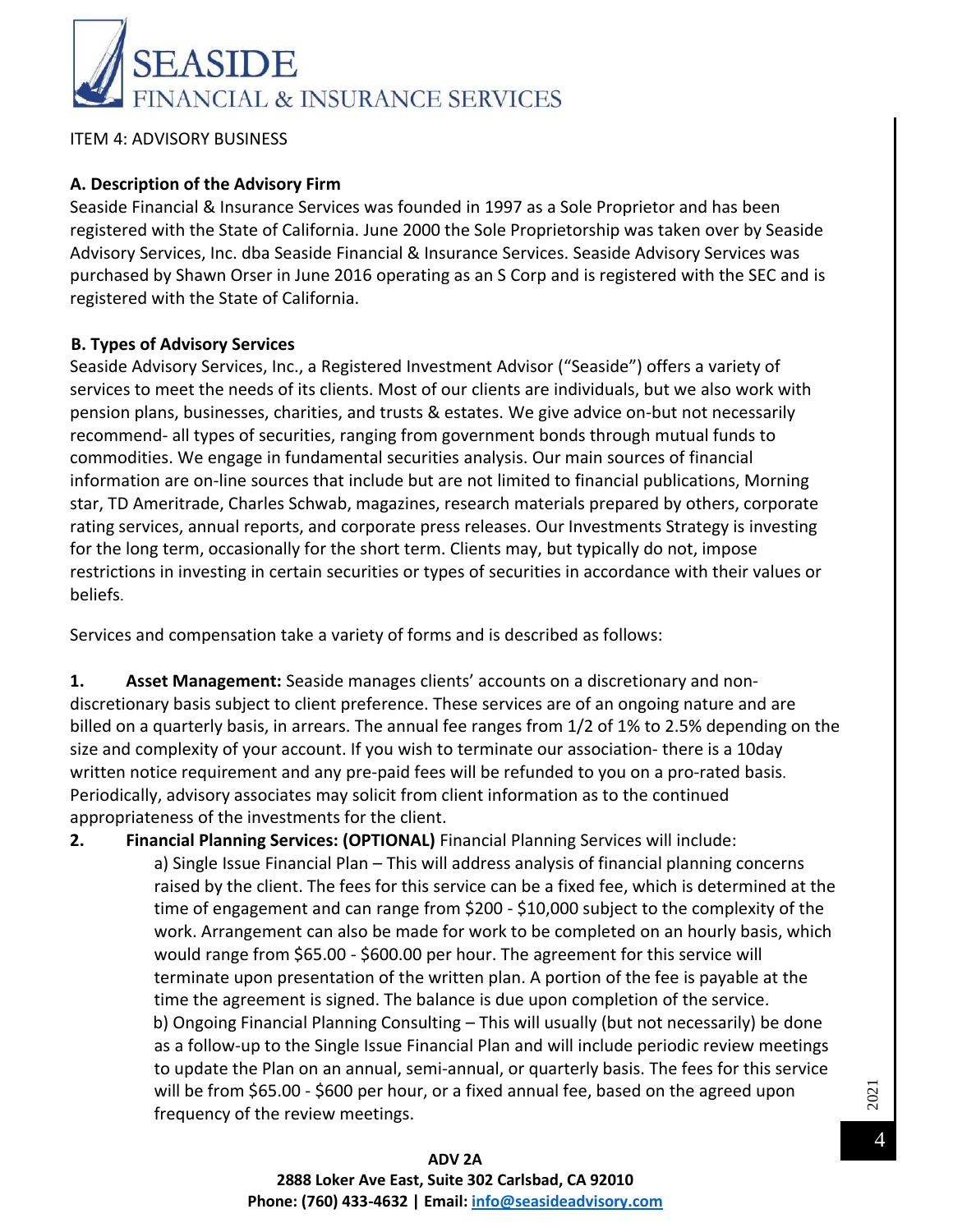

Financial Plans will address the Client's financial concerns based on their current financial situations and their future financial needs and objectives. The analysis will be based on the personal financial information obtained from the Client. In addition, the plan will be based on assumptions that are determined by the Seaside for projected hypothetical investment rates of return and inflation rates.

These financial planning services will include analysis or recommendations concerning investments, fixed insurance policies, fixed annuities, but will not include legal advice, legal document preparation or tax advice.

Clients have 10 business days after signing a Financial Planning agreement to cancel it, without penalty. Cancellation notice must be made in writing or by direct telephone contact with the Advisor. After 10 business days, Clients may terminate the contract in writing or by direct telephone contact with the Advisor and all pre-paid fees, less cost for services already performed, and expenses incurred, will be refunded.

After a Financial Plan is delivered, the Client will normally be given an option to implement investments, through Seaside, a Registered Investment Advisor, and/or the Advisor as a Registered Representative with the broker/dealer, Fortune Financial Services, Inc. and/or insurance contracts placed by the Advisor in her/his capacity as a licensed insurance broker. The Advisor will be compensated in these cases, separate from the financial planning agreement, with the usual fees or customary commissions.

In offering financial planning, a conflict may exist between the interests of the investment advisor and the interests of the client. The client is under no obligation to act upon the investment adviser's recommendation and if the client elects to act on any of the recommendations, the client is under no obligation to affect the transaction through the investment adviser.

Seaside intends to, on occasion, conduct seminars for the purpose of disseminating financial ideas to groups of interested individuals, at no cost.

The Advisor will act in most cases as a fee-based Financial Planner and as an Investment Advisor Representative being compensated based on assets under management. The Advisor may in the capacity of a Registered Representative representing Fortune Financial Services recommend buying securities on a commission basis, in such an instance a conflict of interest exist. This is disclosed to each client in writing as part of the Form ADV Part 2. There will be no restrictions involving a client participating in both aspects of Advisors' business, advisory & securities brokerage.

For financial planning clients, generally the financial plan is the sole report to be provided. The plan may be in written form or may be provided through meetings or conversations.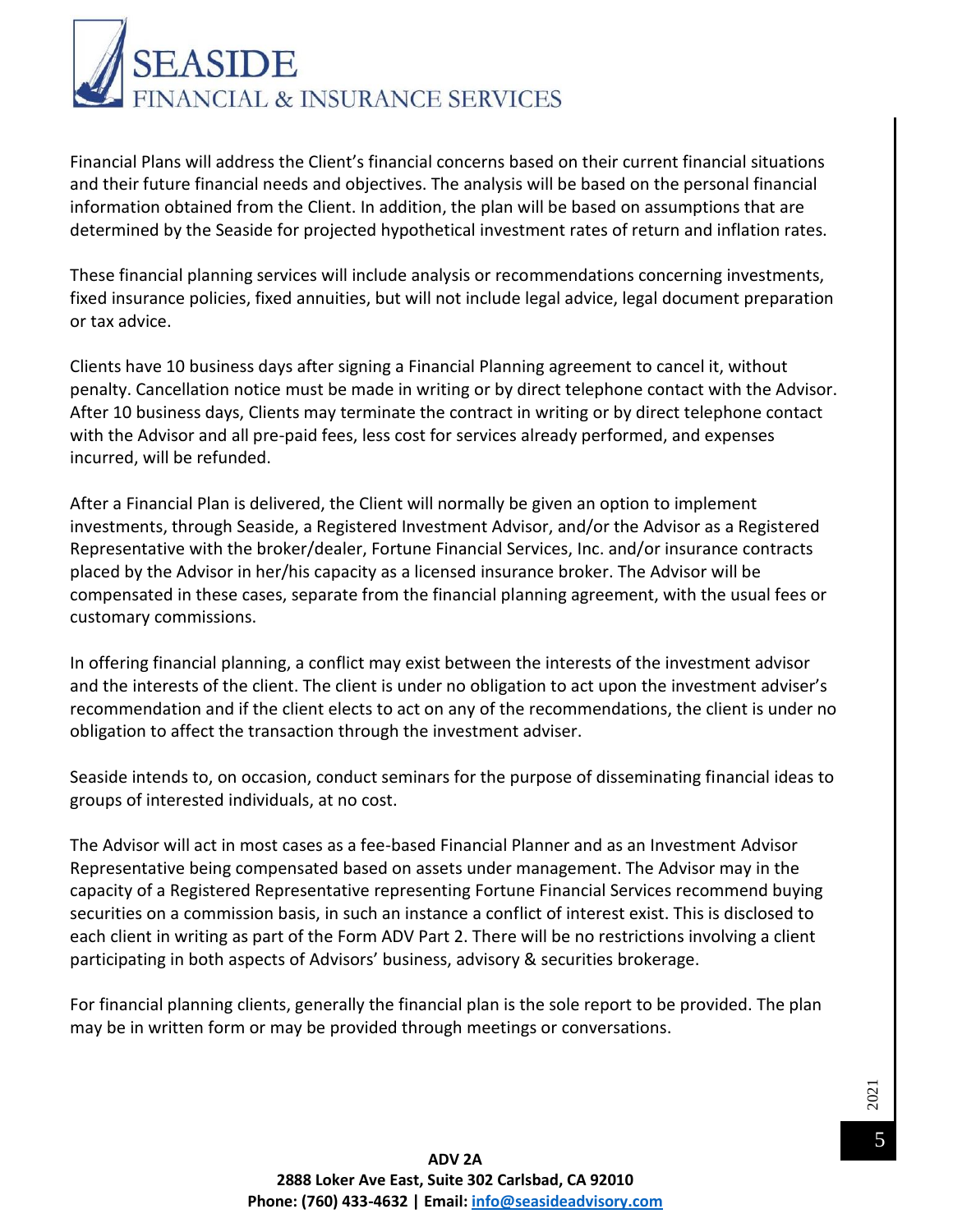

#### **Pension Consulting Services**:

Seaside will provide certain business clients that have retirement plans assistance with the planning and structure of their retirement plan in conjunction with the client's CPA and the Third Party Administrator. Services will also include, Investment Selection, Performance Monitoring & Reporting, Fiduciary & Participant Education Services and Service Provider Search Support.

Clients will sign an advisory agreement with Seaside. The advisory relationship may be terminated by the client or Seaside in accordance with the provisions of those agreements. The client will typically receive a pro rata refund of any prepaid advisory fees upon termination of an advisory agreement. Additionally, a client may terminate its advisory relationship with Seaside without being assessed any penalty within ten (10) business days of its signing in advisory agreement.

#### **C. Client Tailored Services and Client Imposed Restrictions**

Individually managed accounts will be tailored to meet the client's investment goals and objectives. Seaside Advisory Representatives may utilize an investment policy statement that will detail the client's objectives and will include agreed upon investment strategies.

#### **D. Wrap Fee Programs**

A wrap fee program is an investment program where the investor pays one stated fee that includes management fees, transaction costs, fund expenses and any other administrative fees. Seaside does participate in a Wrap program, which is described in a separate Wrap Brochure.

#### **E. Assets Under Management**

As of December 31 2021: Seaside manages a total of \$137,943,466.86 on a discretionary basis and \$0.00 on a nondiscretionary basis.

#### ITEM 5: FEES & COMPENSATION

#### **A. Types of Fees**

|                                                                | <b>Quarterly Rate</b> | Annual Rate |
|----------------------------------------------------------------|-----------------------|-------------|
| On the account value under \$250,000                           | .3125%                | 1.25%       |
| Account value of \$250,001 or more but less than \$1,000,000   | .25%                  | 1.00%       |
| Account value of \$1,000,001 or more but less than \$3,000,000 | .225%                 | 0.90%       |
| Account value of \$3,000,001 or more                           | .1875%                | 0.75%       |

These fees may be different depending on the complexity of the client's portfolio and investment needs. Comparable services may be available from other sources at a lower cost.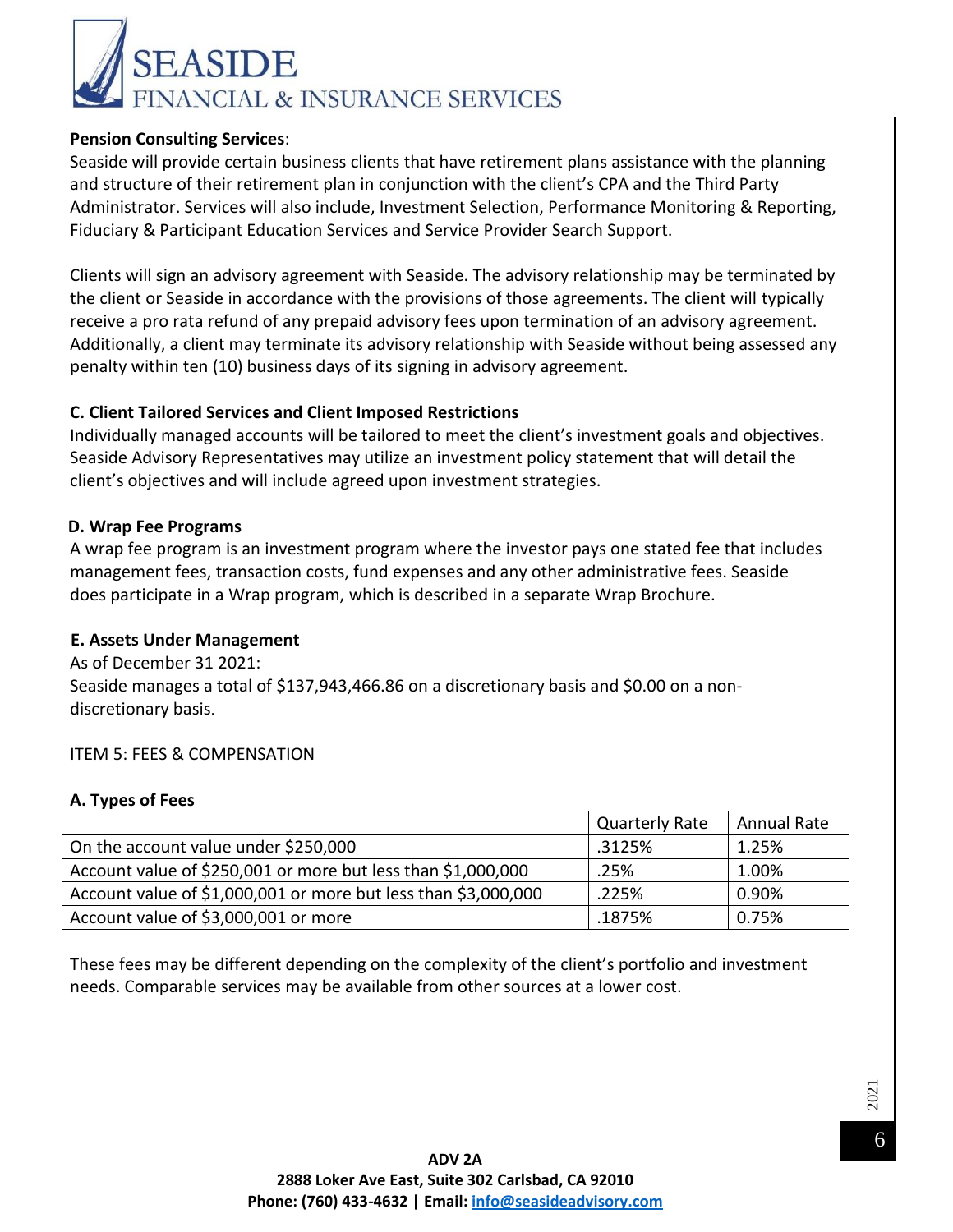

For the payment of asset management services Seaside clients may select to either have their custodial accounts debited for the fee due Seaside or to have Seaside invoice the client. Generally, fees are paid to Seaside on a quarterly basis per the terms of the agreement between Seaside and the client. Statements prepared by the custodial broker-dealers will reflect asset management fees that have been debited from client accounts including the percentage charged and fee calculation. Billing invoices prepared by Seaside will include the same information.

Fees are calculated based on the market value of the investment accounts on the closing day of the quarter.

Fees may be decreased, or waived on an individual basis, but will be agreed upon in advance, between the Advisory Representative and client. All fees are made payable to Seaside.

Fees for financial planning services can be a fixed fee, which is determined at the time of engagement and can range from \$200– \$12,000 subject to the complexity of the work. Arrangement can also be made for work to be completed on an hourly basis, which would be at \$65.00 - \$600 an hour.

Pension Consulting Services are normally charged in a range from 0.20% - 1.0%. The fee is based on the amount of assets, number of participants and the complexity of the plan.

Seaside will in special circumstances enter into an agreement with a client for services outside the normal scope of work and be compensated a fixed fee subject to the complexity of the case.

Competing firms may charge lower fees now or in the future.

#### **B. Payment of Fees**

Generally, asset management fees are paid in arrears. Under certain circumstances, fees may be paid in advance. For those accounts, if an advisory client terminates the investment advisory agreement, fees may be prorated to the date of termination.

#### **C. Client Responsibility for Third Party Fees**

Clients are responsible for the payment of all third party fees (i.e. custodian fees, brokerage fees, mutual fund fees, transaction fees, etc.). Those fees are separate and distinct from the fees and expenses charged by Seaside. Please see Item 12 of this brochure regarding broker/custodian.

Seaside Advisor Representatives are Registered Representatives of Fortune Financial Services, Inc. a registered broker-dealer. When making investment recommendations, an inherent conflict of interest exist in that investment advisor representatives may receive securities commissions in addition to investment advisory fees. In addition to the fees charged by Seaside, each mutual fund company in which a client's funds may be invested, utilizes fees paid by the investors that are deducted from the mutual fund's assets. These fees, called 12b-1 fees, pay for marketing and distribution expenses, such as brokers' commissions. The fees are categorized as annual operating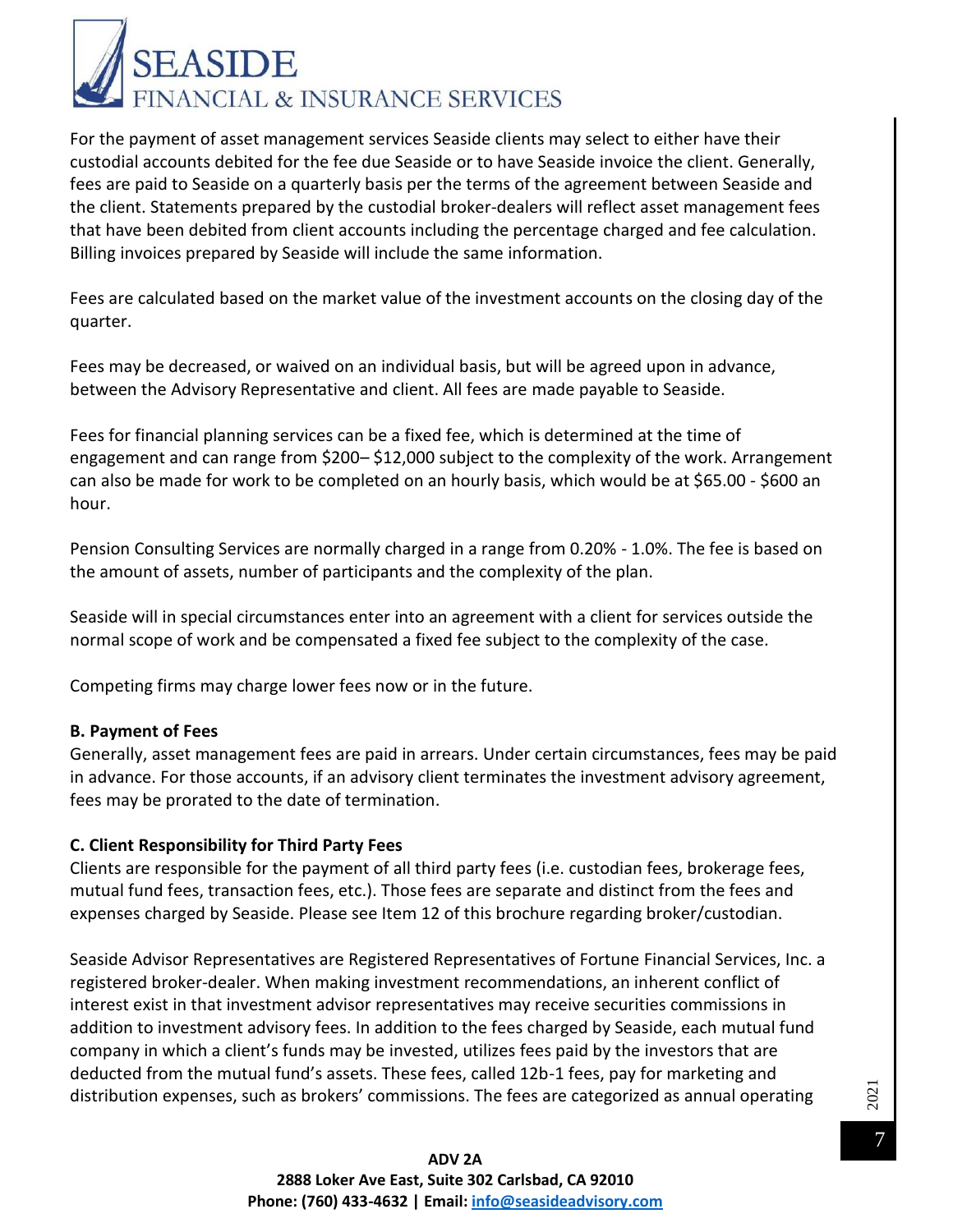

expenses. Rule 12b-1 fees are disclosed in a mutual fund's prospectus and typically are less than 1 percent. Seaside will receive a 12b-1 fee only in such cases where securities are purchased on a commission basis. Fees will be fully disclosed to clients and clients are under no obligation to purchase these securities through the Advisory Representative or Seaside.

#### **D. Commissions and Investment Advisory Fees**

Seaside Advisory Representatives are also Registered Representatives of Fortune Financial Services, Inc. and may earn commissions on investment products in addition to receiving investment advisory fees. This practice present a conflict of interest as it gives the advisor an incentive to recommend investment products based on the compensation received rather than the client's needs. Commissioned products are not placed under management for at least a twelve-month period and during that time no advisory fees will be charged on those commission product assets.

Additionally, no load mutual funds are routinely recommended. Clients are under no obligation to purchase investment products that Advisory Representatives recommend. Clients have the option to purchase investment products that Advisory Representatives recommend through other brokers or agents that are not affiliated with Seaside.

#### ITEM 6: PERFORMANCE BASED FEES AND SIDE BY SIDE MANAGEMENT

Seaside does not charge fees based on a share of capital gains or on capital appreciation of the assets of a client.

#### ITEM 7: TYPES OF CLIENTS

Seaside provides investment advisory services to individuals, but we also work with pension plans, businesses, charities, and trusts & estates. Seaside Financial & Insurance Services does not require a minimum account balance at the time of opening an account or maintaining an account with Seaside Financial & Insurance Services.

ITEM 8: METHOD AND ANALYSIS, INVESTMENT STRATEGIES AND RISK OF LOSS

#### **A. Methods of Analysis**

Seaside's methods of analysis include fundamental analysis, technical analysis, and cyclical analysis, and charting analysis, modern portfolio theory and quantitative analysis.

**Fundamental Analysis** involves the analysis of financial statements, the general financial health of companies, and/or the analysis of management or competitive advantages.

**Technical Analysis** involves the analysis of past market data; primarily price and volume. **Cyclical Analysis** involved the analysis of business cycles to find favorable conditions for buying and/or selling a security.

**Modern Portfolio Theory** is a theory of investment which attempts to maximize portfolio expected return for a given amount of portfolio risk, or equivalently minimize risk for a given level of expected return, by carefully choosing the proportions of various assets.

**Charting Analysis** involves the use of patterns in performance charts. Seaside uses this technique to search for patterns used to help predict favorable conditions for buying and/or selling a security.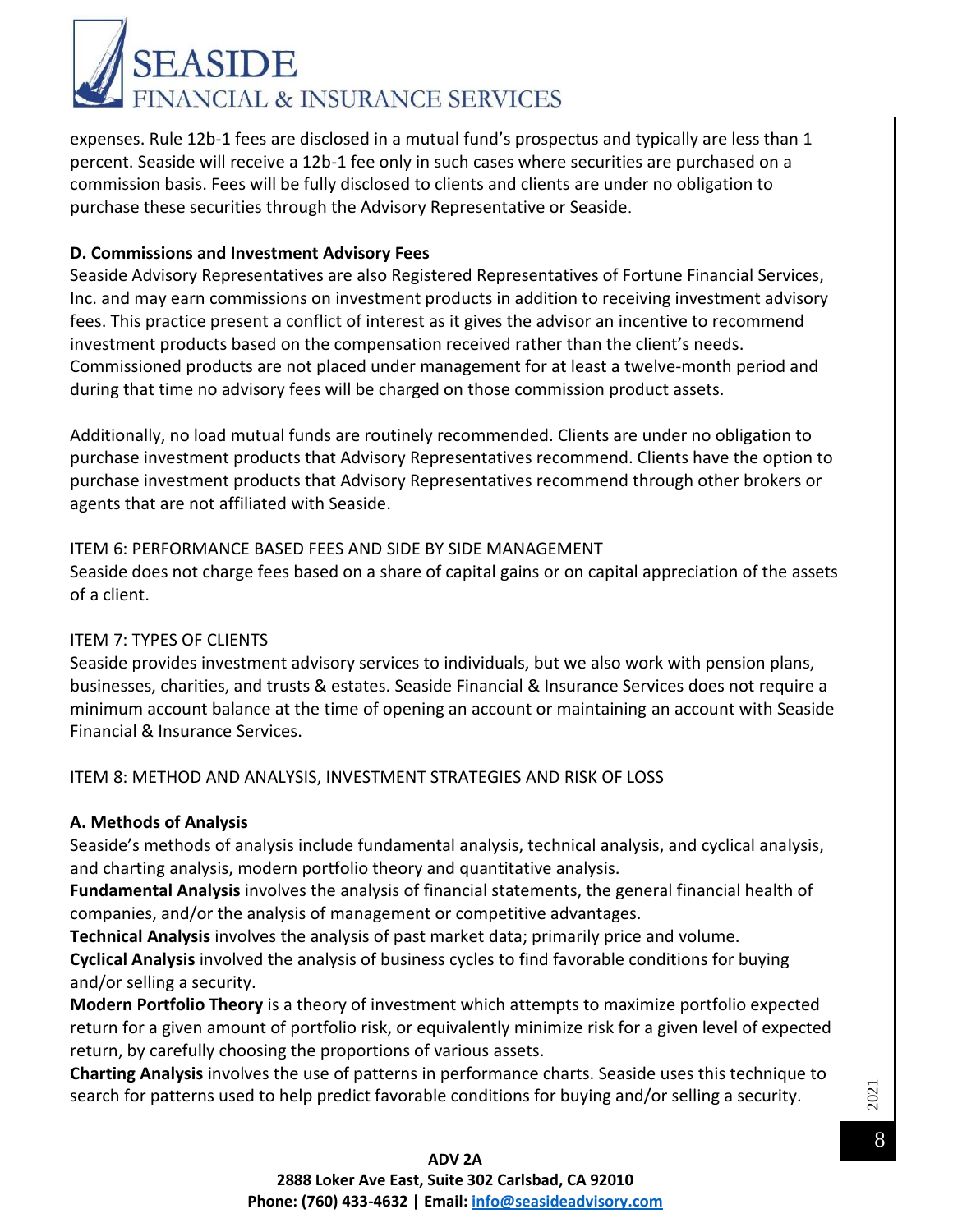

**Quantitative Analysis** deals with measurable factors as distinguished from qualitative considerations such as the character of management, such as the value of assets, the cost of capital, historical projections of sales, and so on.

The main sources of information include Morningstar Investment Detail reports, Thomson Reuters Stock Reports+, Standard & Poor's Stock Report, Vickers Insider Trading Chronologies, The Street Ratings Report, and Jaywalk Consensus Report.

#### **All methods of analysis: Past performance is not indicative of future results.**

#### *Investment Strategies*

Seaside uses long term trading, short term trading and margin transactions.

#### **Investing in securities involves a risk of loss that you, as a client, should be prepared to bear.**

#### **B. Material Risks Involved**

**Short Term Trading** risks include liquidity, economic stability and inflation, in addition to the long term trading risks listed above. Frequent trading can affect investment performance, particularly through increased brokerage and other transaction costs and taxes.

**Short Sales** entail the possibility of infinite loss. An increase in the applicable securities' prices will result in a loss and, over time, the market has historically trended upward.

**Margin Transactions** use leverage that is borrowed from a brokerage firm as collateral. When losses occur, the value of the margin account may fall below the brokerage firm's threshold thereby triggering a margin call. This may force the account holder to either allocate more funds to the account or sell assets on a shorter time frame than desired.

**Options** writing or trading involves a contract to purchase a security at a given price, not necessarily at market value, depending on the market. This strategy includes the risk that an option may expire out of the money resulting in minimal or no value and the possibility of leveraged loss of trading capital due to the leveraged nature of stock options.

#### **Investing in securities involves a risk of loss that you, as a client, should be prepared to bear.**

#### **C. Risks of Specific Securities Utilized**

FIRM generally seeks investment strategies that do not involve significant or unusual risk beyond that of the general domestic, international, and/or emerging equity and debt markets. However, it will utilize margin transactions. Margin transactions generally hold greater risk of capital loss and clients should be aware that there is a material risk of loss using any of those strategies. The investment types listed below (leaving aside Treasury Inflation Protected/Inflation Linked Bonds) are not guaranteed or insured by the FDIC or any other government agency.

**Mutual Funds (open end and closed end)**: Investing in mutual funds carries the risk of capital loss and thus you may lose money investing in mutual funds. All mutual funds have costs that lower investment returns. They can be of bond "fixed income" nature (lower risk) or stock "equity" nature (mentioned below).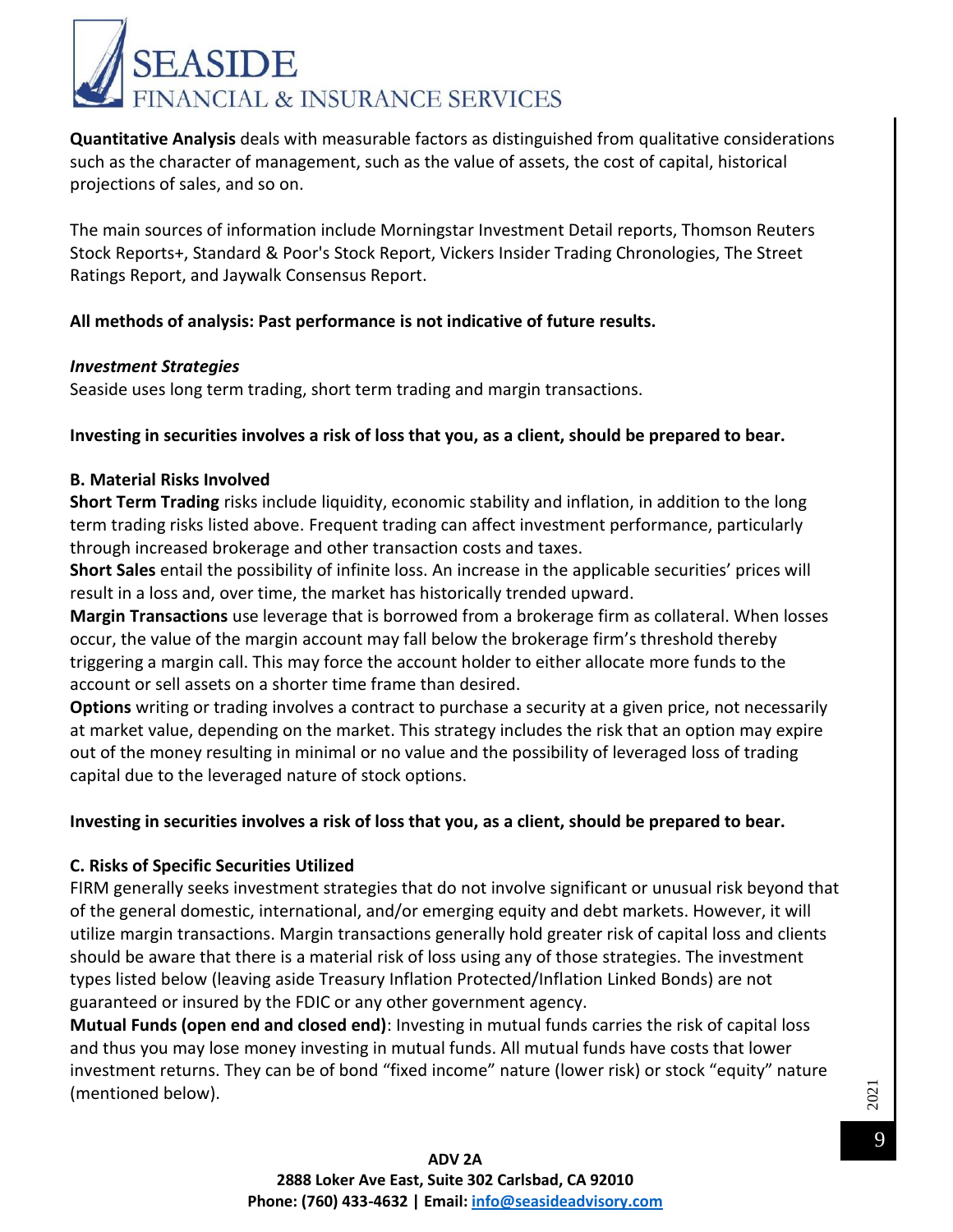

**Equity** investment generally refers to buying shares of stocks by an individual or firms in return for receiving a future payment of dividends and capital gains if the value of the stock increases. There is an innate risk involved when purchasing a stock that it may decrease in value and the investment may incur a loss.

**Treasury Inflation Protected/Inflation Linked Bonds:** The Risk of default on these bonds is dependent upon the U.S. Treasury defaulting (extremely unlikely); however, they carry a potential risk of losing share price value, albeit rather minimal.

**Fixed Income** investments generally pay a return on a fixed schedule, though the amount of the payments can vary and include corporate and government debt securities, leveraged loans, high yield, and investment grade debt and structured products, such as mortgage and other asset-backed securities, although individual bonds may be the best known type of fixed income security. In general the fixed income market is volatile, and fixed income securities carry interest rate risk. (As interest rates rise, bond prices usually fall, and vice versa. This effect is usually more pronounced for longerterm securities.) Fixed income securities also carry inflation risk, liquidity risk, call risk and credit and default risks for both issuers and counterparties. The risk of default on treasury inflation protected/inflation linked bonds is dependent upon the U.S. Treasury defaulting (extremely unlikely); however, they carry a potential risk of losing share price value, albeit rather minimal. Risks of investing in foreign fixed income securities also include the general risk of non-U.S. investing described below.

**High Yield Bonds** are an investment that guarantees fixed periodic payments in the future that may involve economic risks such as inflationary risk, interest rate risk. High Yield Bonds are at greater risk of default and repayment of principal due to the lower credit quality of the issuer.

**Debt Securities** carry risks such as the possibility of default on the principal, fluctuation in interest rates, and counterparties being unable to meet obligations.

**Stocks & Exchange Traded Funds (ETF)**: Investing in stocks & ETF's carries the risk of capital loss (sometimes up to a 100% loss in the case of a stock holding bankruptcy).

**Exchange Traded Funds (ETFs):** An ETF is an investment fund traded on stock exchanges, similar to stocks. Investing in ETFs carries the risk of capital loss (sometimes up to a 100% loss in the case of a stock holding bankruptcy). Areas of concern include the lack of transparency in products and increasing complexity, conflicts of interest and the possibility of inadequate regulatory compliance. Precious Metal ETFs (e.g., Gold, Silver, or Palladium Bullion backed "electronic shares" not physical metal) specifically may be negatively impacted by several unique factors, among them (1) large sales by the official sector which own a significant portion of aggregate world holdings in gold and other precious metals, (2) a significant increase in hedging activities by producers of gold or other precious metals, (3) a significant change in the attitude of speculators and investors.

**REITs** have specific risks including valuation due to cash flows, dividends paid in stock rather than cash, and the payment of debt resulting in dilution of shares.

**Real Estate** funds (including REITs) face several kinds of risk that are inherent in the real estate sector, which historically has experienced significant fluctuations and cycles in performance. Revenues and cash flows may be adversely affected by: changes in local real estate market conditions due to changes in national or local economic conditions or changes in local property market characteristics; competition from other properties offering the same or similar services; changes in interest rates and in the state of the debt and equity credit markets; the ongoing need for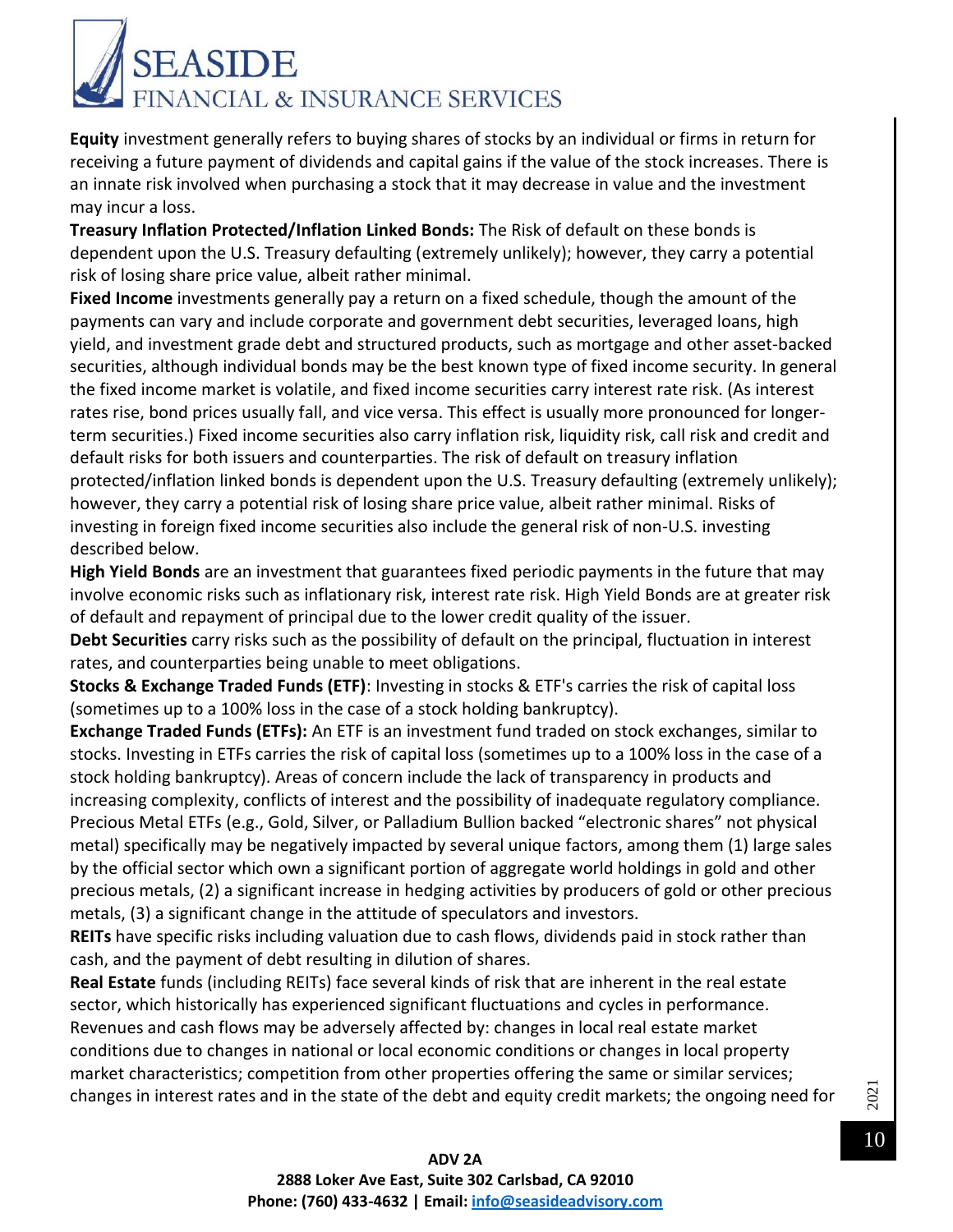

capital improvements; changes in real estate tax rates and other operating expenses; adverse changes in governmental rules and fiscal policies; adverse changes in zoning laws; the impact of present or future environmental legislation and compliance with environmental laws.

**Precious Metal ETFs** (e.g., Gold, Silver, or Palladium Bullion backed "electronic shares" not physical metal): Investing in precious metal ETFs carries the risk of capital loss.

**Private Equity Funds** carry certain risks. Capital calls will be made on short notice, and the failure to meet capital calls can result in significant adverse consequences, including but not limited to a total loss of investment.

**Private Placements** carry a substantial risk as they are subject to less regulation that publicly offered securities, the market to resell these assets under applicable securities laws may be illiquid, due to restrictions, and liquidation may be taken at a substantial discount to the underlying value or result in the entire loss of the value of such assets.

**Venture Capital Funds** invest in start-up companies at an early stage of development in the interest of generating a return through an eventual realization event; the risk is high as a result of the uncertainty involved at that stage of development.

**Annuities** are a retirement product for those who may have the ability to pay a premium now and want to guarantee they receive certain monthly payments or a return on investment later in the future. Annuities are contracts issued by a life insurance company designed to meet requirement or other long-term goals. An annuity is not a life insurance policy. Variable annuities are designed to be long-term investments, to meet retirement and other long-range goals. Variable annuities are not suitable for meeting short-term goals because substantial taxes and insurance company charges may apply if you withdraw your money early.

Variable annuities also involve investment risks, just as mutual funds do.

**Commodities** are tangible assets used to manufacture and produce goods or services. Commodity prices are affected by different risk factors, such as disease, storage capacity, supply, demand, delivery constraints and weather. Because of those risk factors, even a well-diversified investment in commodities can be uncertain.

**International and Emerging Markets:** investments in international and emerging market economies stocks and bonds may expose portfolio to greater volatility due to additional risks of currency and exchange rate fluctuations, political instability and governance issues, and liquidity concerns.

**Non-U.S. Securities** present certain risks such as currency fluctuation, political and economic change, social unrest, changes in government regulation, differences in accounting and the lesser degree of accurate public information available.

**Long Term Trading** is designed to capture market rates of both return and risk. Due to its nature, the long-term investment strategy can expose clients to various other types of risk that will typically surface at various intervals during the time the client owns the investments. These risks include but are not limited to inflation (purchasing power) risk, interest rate risk, economic risk, market risk, and political/regulatory risk.

**Short Term Trading** risks include liquidity, economic stability and inflation.

**Margin Transactions** use leverage that is borrowed from a brokerage firm as collateral.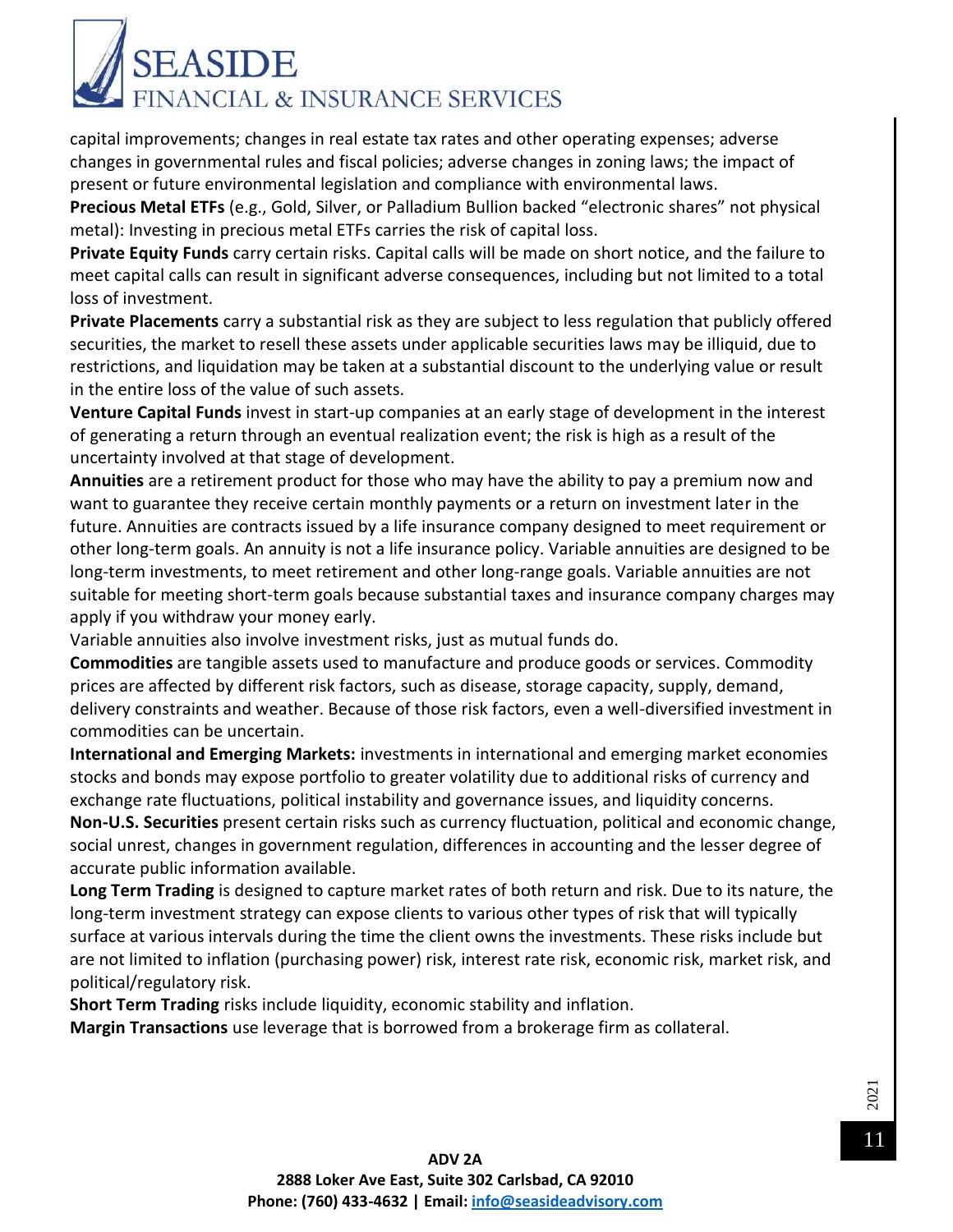

**Options** are contracts to purchase a security at a given price, risking that an option may expire out of the money resulting in minimal or no value. An uncovered option is a type of options contract that is not backed by an offsetting position that would help mitigate risk. The risk for a "naked" or uncovered put is not unlimited, whereas the potential loss for an uncovered call option is limitless. Spread option positions entail buying and selling multiple options on the same underlying security, but with different strike prices or expiration dates, which helps limit the risk of other option trading strategies. Option transactions also involve risks including but not limited to economic risk, market risk, sector risk, idiosyncratic risk, political/regulatory risk, inflation (purchasing power) risk and interest rate risk.

**Options Writing** involves a contract to purchase a security at a given price, not necessarily at market value, depending on the market. This strategy includes the risk that an option may expire out of the money resulting in minimal or no value and the possibility of leveraged loss of trading capital due to the leveraged nature of stock options. An uncovered option is a type of options contract that is not backed by an offsetting position that would help mitigate risk. The risk for a "naked" or uncovered put is not unlimited, whereas the potential loss for an uncovered call option is limitless. Spread option positions entail buying and selling multiple options on the same underlying security, but with different strike prices or expiration dates, which helps limit the risk of other option trading strategies. Option writing also involves risks including but not limited to economic risk, market risk, sector risk, idiosyncratic risk, political/regulatory risk, inflation (purchasing power) risk and interest rate risk. **Equity Derivatives** gain their value from another instrument and therefore can result in large losses because of the use of leverage or borrowing. Derivatives allow investors to earn large returns from small movements in the underlying asset's price. However, investors could lose large amounts if the price of the underlying moves against them significantly.

#### **Past performance is not a guarantee of future returns. Investing in securities involves a risk of loss that you, as a client, should be prepared to bear.**

#### ITEM 9: DISCIPLINARY INFORMATION

A. Neither Seaside or Seaside Advisory Representatives have been or are currently involved in a criminal or civil action in a domestic, foreign or military court of competent jurisdiction in which Seaside or the Seaside manager:

**1.** have been convicted of, or pled guilty or nolo contendere ("no contest") to (a) any felony; (b) a misdemeanor that involved investments or an investment-related business, fraud, false statements or omissions, wrongful taking of property, bribery, perjury, forgery, counterfeiting, or extortion; or (c) a conspiracy to commit any of these offenses;

**2.** have been the named subject of a pending criminal proceeding that involves an investment-related business, fraud, false statements or omissions, wrongful taking of property, bribery, perjury, forgery, counterfeiting, extortion, or a conspiracy to commit any of these offenses;

**3.** have been found to have been involved in a violation of an investment-related statute or regulation; or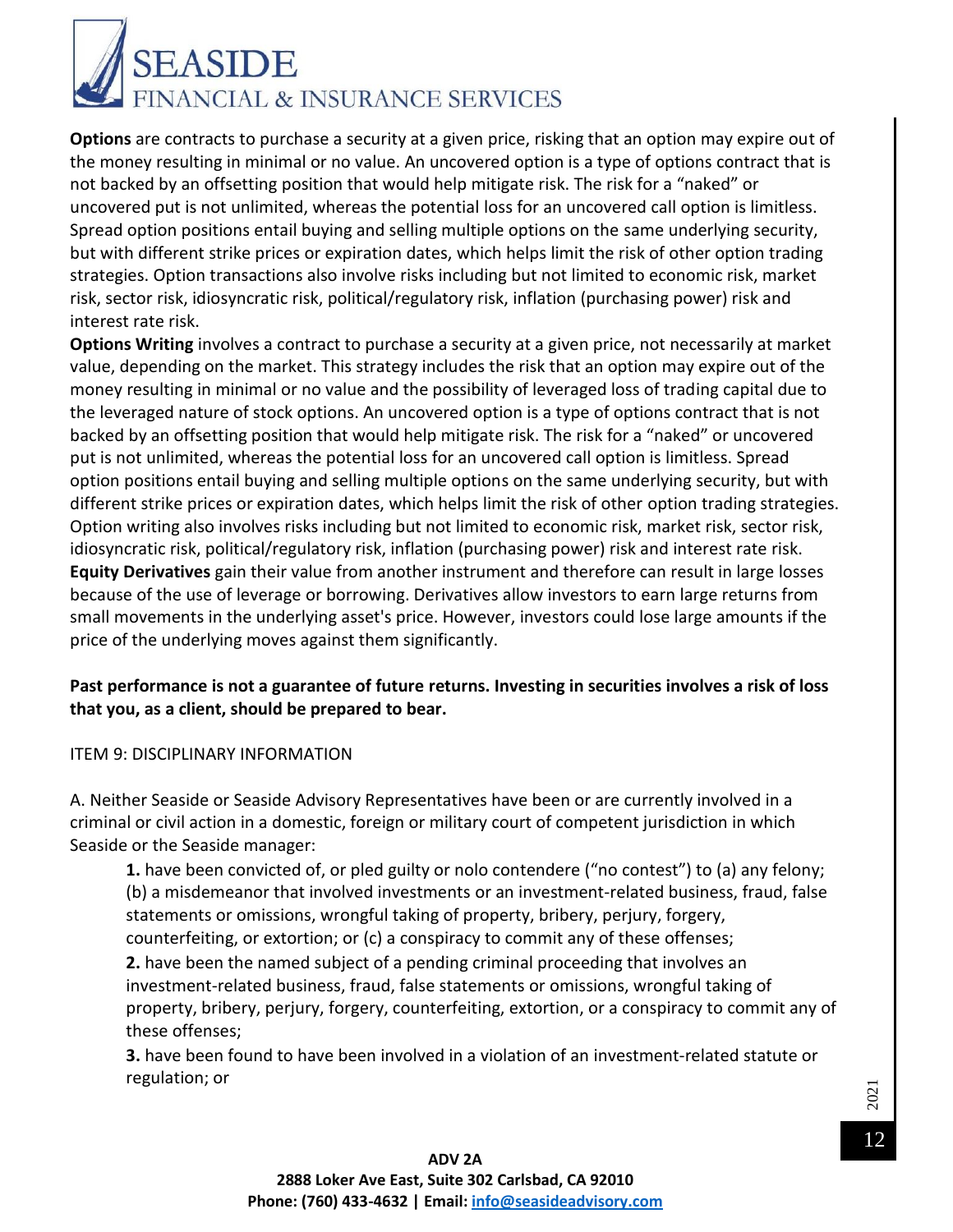# **EASIDE** FINANCIAL & INSURANCE SERVICES

**4.** were the subject of any order, judgment, or decree permanently or temporarily enjoining, or otherwise limiting, your firm or a management person from engaging in any investmentrelated activity, or from violating any investment-related statute, rule, or order.

B. Neither Seaside or a Seaside manager have been involved in an administrative proceeding before the SEC, any other federal regulatory agency, any state regulatory agency, or any foreign financial regulatory authority in which Seaside or a Seaside manager:

**1.** were found to have caused an investment-related business to lose its authorization to do business; or

**2.** were found to have been involved in a violation of an investment-related statute or regulation and was the subject of an order by the agency or authority:

(a) denying, suspending, or revoking the authorization of Seaside or a Seaside manager to act in an investment-related business;

(b) barring or suspending Seaside or a Seaside manager's association with an investment-related business;

(c) otherwise significantly limiting Seaside or a Seaside manager's investment-related activities; or

(d) imposing a civil money penalty of more than \$2,500 on Seaside or a Seaside manager.

C. Neither Seaside or a Seaside Manager through the self-regulatory organization (SRO) proceeding in which Seaside or a Seaside manager

**1.** were found to have caused an investment-related business to lose its authorization to do business; or

**2.** were found to have been involved in a violation of the SRO's rules and was:

(i) barred or suspended from membership or from association with other members, or was expelled from membership;

(ii) otherwise significantly limited from investment-related activities; or

(iii) fined more than \$2,500.

ITEM 10: OTHER FINANCIAL INDUSTRY ACTIVITIES AND AFFLIATIONS

A. Advisory Representatives are also securities Registered Representatives with Fortune Financial Services, Inc. As such, they are able to sell securities products to investment advisory clients. B. Seaside Advisory Representatives are not registered as a futures commission merchant, commodity pool operator, a commodity trading advisor, or an associated person of the foregoing entities.

C. Certain Seaside Advisory Representatives are involved in the following business activities:

**1.** insurance company or agency; we act as insurance agents for a number or insurance carriers depending on the individual needs of our clients. In this capacity the Advisory Representative will receive the customary commission as paid by the insurance company, therein a conflict of interest exists as it is in the interest of the Advisor Representative to be paid a commission in addition to fees received from advisory services.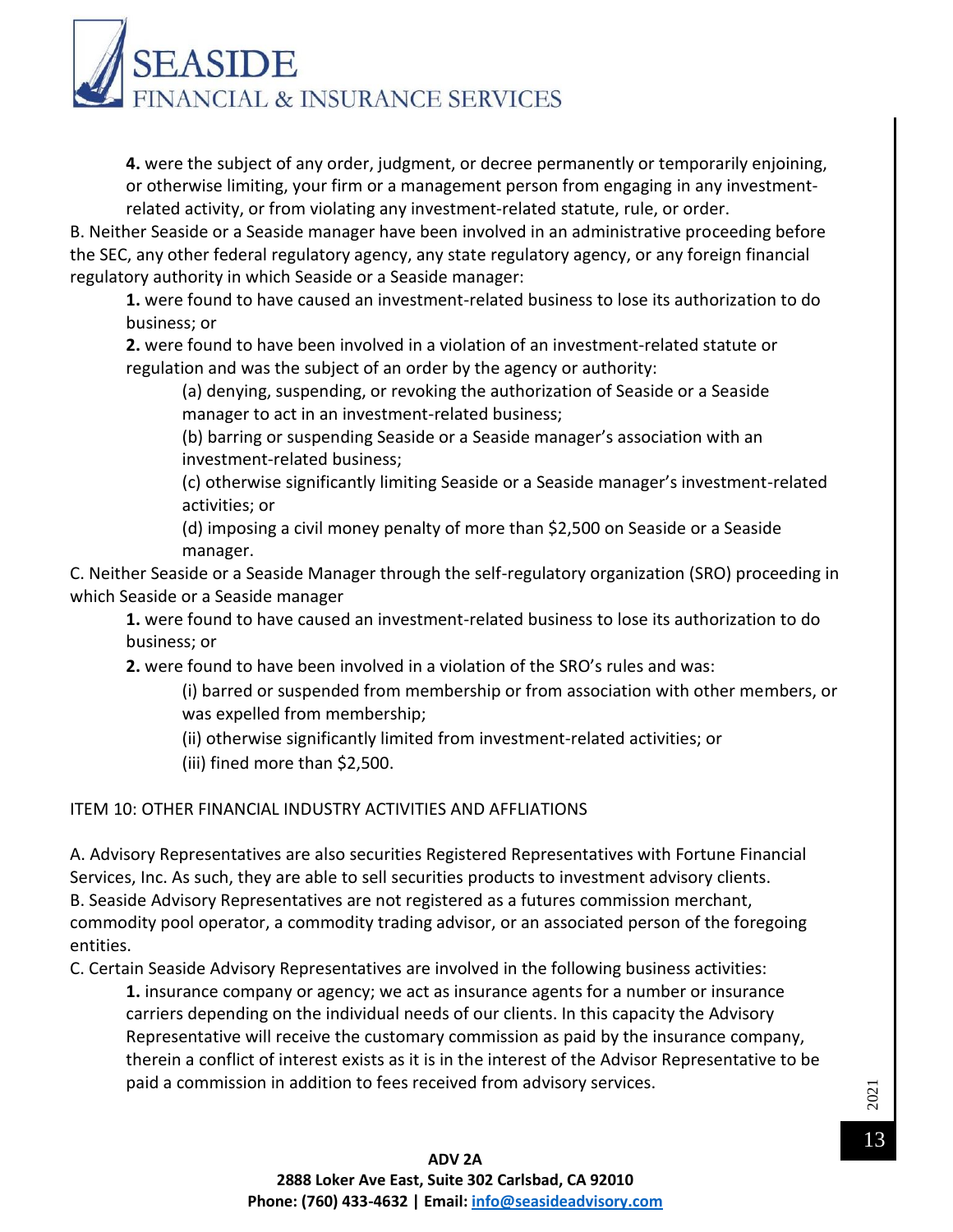

**2.** trust accounting services. A fee is charged for these services, therein a conflict of interest exists as it is in the interest of the Advisor Representative to be paid a fee addition to fees received from advisory services.

**3.** business consulting services. A fee is charged for these services, therein a conflict of interest exists as it is in the interest of the Advisor Representative to be paid a fee addition to fees received from advisory services.

Clients are not obligated to obtain these services through Seaside Advisory Representatives.

D. Seaside does not rely upon third party advisors for investment services.

ITEM 11: CODE OF ETHICS, PARTICIPATION OR INTEREST IN CLIENT TRANSACTIONS AND PERSONAL TRADING

A copy of the CODE of ETHICS will be provided to any client or prospective client upon request.

A. Seaside maintains a Code of Ethics that describes firm policies and procedures and how Seaside conducts business with its clients. Seaside clients depend on the firm to be trustworthy, honest and loyal to their interests as provided in Seaside's agreements with them and disclosures in the Seaside form ADV. Clients expect Seaside to protect the confidentiality of their personal and financial information and to provide timely and professional advice in accordance with Seaside agreements. Each Advisory Representative will receive a copy of the Code and must acknowledge in writing that he or she has received and read it.

Each Advisory Representative is expected to strive to act at all time in accordance with fundamental principles of openness, integrity, and honesty. This is in addition to the legal obligations that Seaside and its Investment Advisor Representatives all have to adhere to applicable federal securities laws including the rules and regulations adopted under the Investment Advisors Act.

B. Seaside does not generally recommend to clients, or buys or sells for client accounts, securities in which Seaside or a related person has a material financial interest, including acting as a general partner in a partnership in which Seaside solicits client investments; or Seaside or a related person acts as an Investment Advisor to an investment company that Seaside recommend to clients.

C. From time to time, representatives of Seaside may buy or sell securities for themselves that they also recommend to clients. This may provide an opportunity for representatives of Seaside to buy or sell the same securities before or after recommending the same securities to clients resulting in representatives profiting off the recommendations they provide to clients. Such transaction s may create a conflict of interest. Seaside will always document any transactions that could be construed as conflicts of interest and will always transact client business before their own when similar securities are being bought or sold.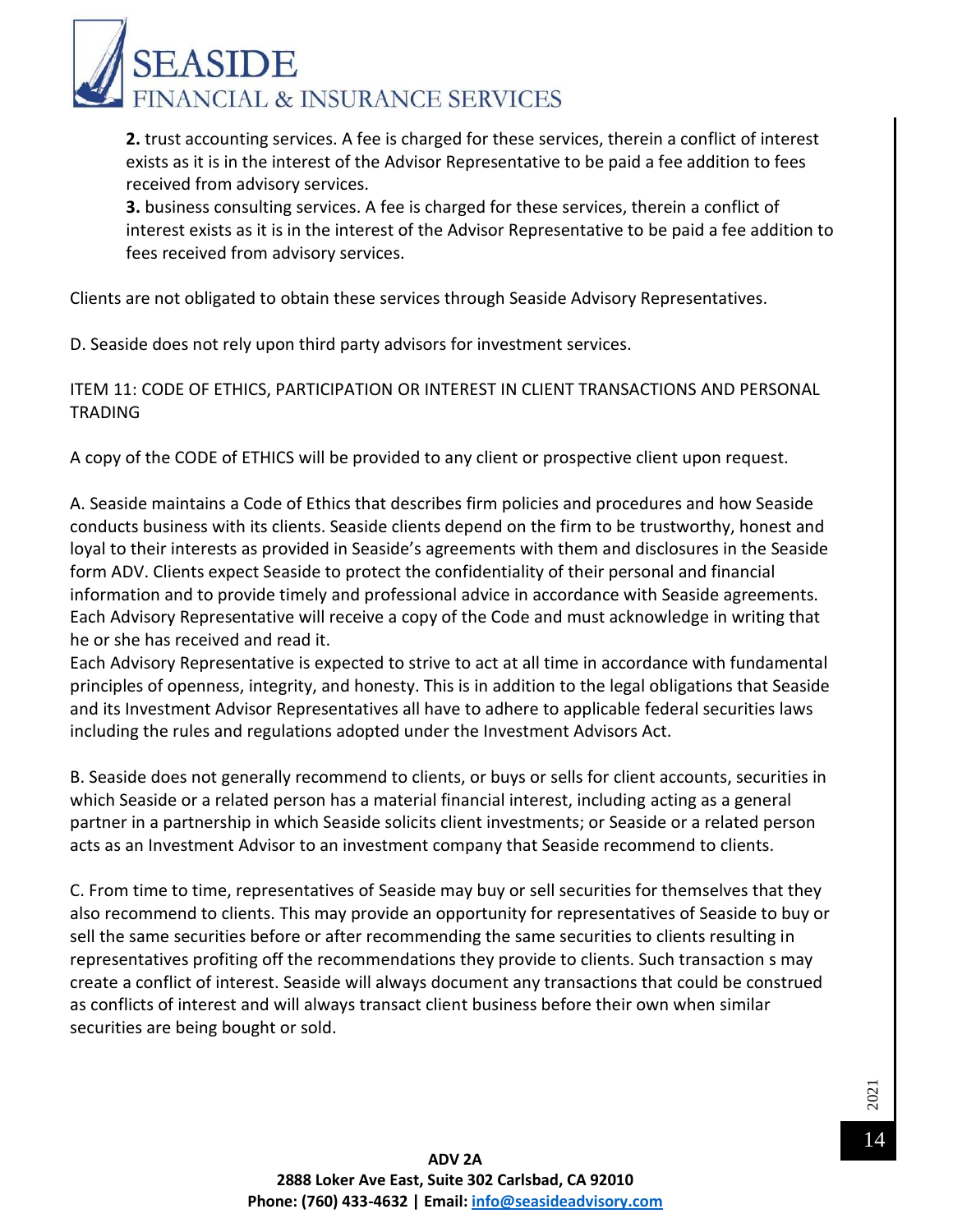

D. Seaside, its officers and Advisory Representatives may purchase the same securities that are recommended to clients. Seaside will put its client's needs first and will follow all related securities regulations in executing the securities trades.

#### ITEM 12: BROKERAGE PRACTICES

A. Clients may specify which broker-dealer to use or the Advisory Representative may make recommendations. Generally, these recommendations are based on the Advisory Representative's perception of the breadth of services offered, and quality of execution. However, the client may pay commissions or fees that are higher or lower than those that may be obtained from other brokerdealers for similar services.

**1.** Research and Other Soft Dollar Benefits. Seaside does receive soft dollar benefits by choosing TD Ameritrade or Charles Schwab as its preferred custodian for client assets. Seaside does not use client brokerage commissions (or markups or markdowns) to obtain research or other products or services.

**2.** Directed Brokerage. Seaside does suggest that client's custody their assets at TD Ameritrade or Charles Schwab however, client does not need to follow this suggestion and can invest with the broker-dealer of their choice. Should the client choose another brokerage firm Seaside may not be able to download transaction data used for its client reporting software, therein limiting the effectiveness of the portfolio monitoring. Further, there may be limitations to best execution for orders.

B. Seaside Advisory Representatives participate in the institutional advisor program (the "Program") offered by TD Ameritrade Institutional or Charles Schwab. TD Ameritrade Institutional is a division of TD Ameritrade Inc., member FINRA/SIPC ("TD Ameritrade "), an unaffiliated SEC-registered brokerdealer and FINRA member. TD Ameritrade or Charles Schwab offers to independent investment advisors services which include custody of securities, trade execution, clearance and settlement of transactions. Advisor receives some benefits from TD Ameritrade or Charles Schwab through its participation in the Program.

As disclosed above, Seaside participates in TD Ameritrade and Charles Schwab's institutional customer program and Seaside may recommend TD Ameritrade or Charles Schwab to Clients for custody and brokerage services. There is no direct link between Seaside's participation in the program and the investment advice it gives to its clients, although Seaside receives some economic benefits through its participation in the program that are typically not available to TD Ameritrade or Charles Schwab's retail investors.

These benefits include the following products and services (provided without cost or at a discount): receipt of duplicate Client statements and confirmations; research related products and tools; consulting services; access to a trading desk serving Advisor participants; access to block trading (which provides the ability to aggregate securities transactions for execution and then allocate the appropriate shares to Client accounts); the ability to have advisory fees deducted directly from Client accounts; access to an electronic communications network for Client order entry and account information; access to mutual funds with no transaction fees and to certain institutional money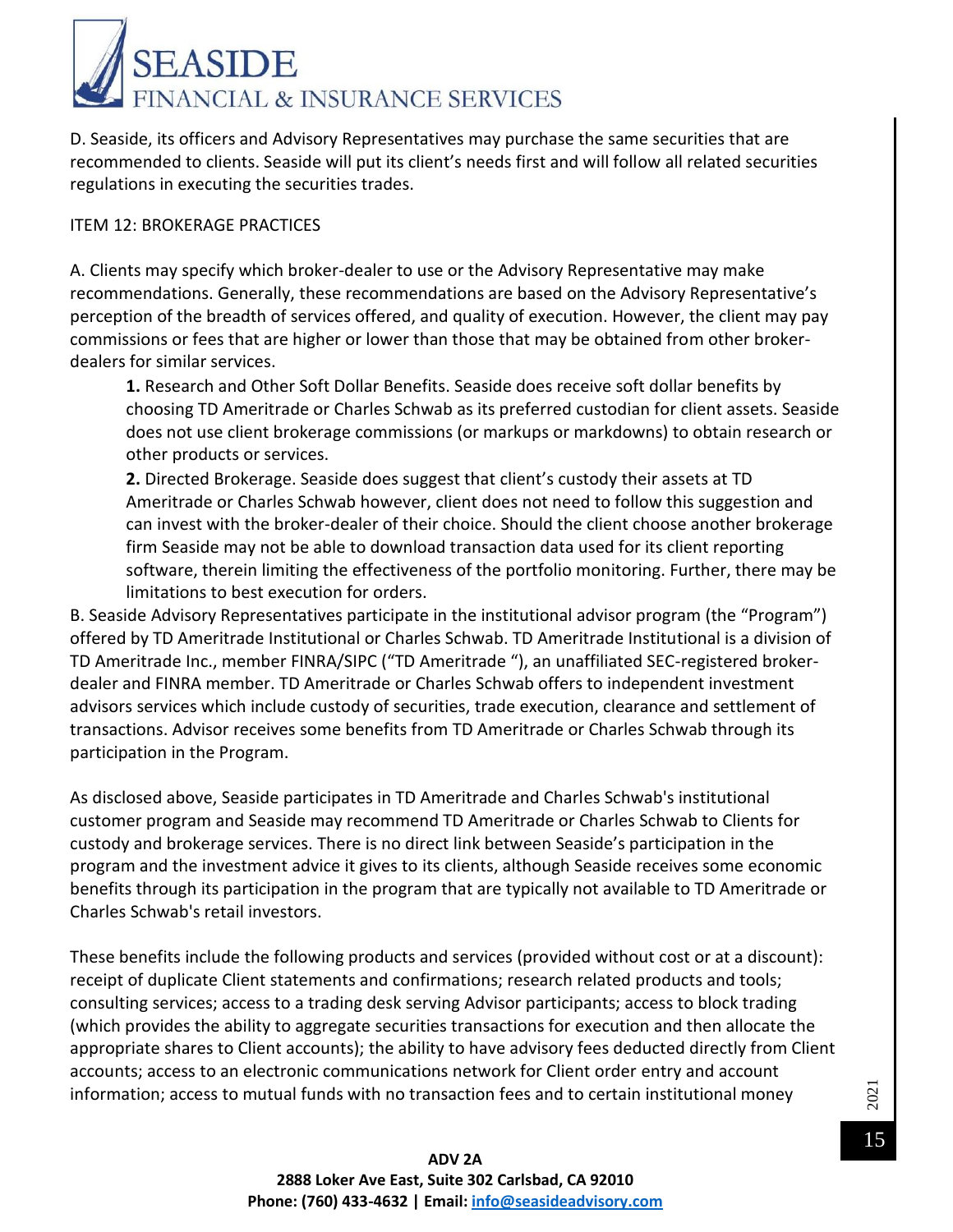

managers; and discounts on compliance, marketing, research, technology, and practice management products or services provided to Seaside by third party vendors.

TD Ameritrade or Charles Schwab may also have paid for business consulting and professional services received by Seaside's related persons. Some of the products and services made available by TD Ameritrade or Charles Schwab through the program may benefit Seaside but may not benefit its Client accounts. These products or services may assist Seaside in managing and administering Client accounts, including accounts not maintained at TD Ameritrade or Charles Schwab. Other services made available by TD Ameritrade or Charles Schwab are intended to help Advisor manage and further develop its business enterprise.

The benefits received by Seaside or its personnel through participation in the program do not depend on the amount of brokerage transactions directed to TD Ameritrade or Charles Schwab. As part of its fiduciary duties to clients, Seaside endeavors at all times to put the interests of its clients first. Clients should be aware, however, that the receipt of economic benefits by Advisor or its related persons in and of itself creates a potential conflict of interest and may indirectly influence the Advisor's choice of TD Ameritrade or Charles Schwab for custody and brokerage services.

C. If Seaside buys or sells the same securities on behalf of more than one client, then it may (but would be under no obligation to) aggregate or bunch such securities in a single transaction for multiple clients in order to seek more favorable prices, lower brokerage commissions, or more efficient execution. In such case, Seaside would place an aggregate order with the broker on behalf of all such clients in order to ensure fairness for all clients; provided, however, that trades would be reviewed periodically to ensure that accounts are not systematically disadvantaged by this policy. Seaside would determine the appropriate number of shares and select the appropriate brokers consistent with its duty to seek best execution, except for those accounts with specific brokerage direction (if any).

#### ITEM 13: REVIEW OF ACCOUNTS

A. Seaside Financial & Insurance Services will periodically review client accounts and/or financial plans. The frequency of the reviews will depend on what the client needs or requests. The reviews may be monthly, quarterly, or annual or at such times as requested by the client. Client reviews will be performed by the assigned Investment Advisor representative. Quarterly reports are sent out to each client at the end of each quarter with the billing summary. This includes a Morning-Star Summary page of all accounts and a Performance by Security Type broken down by account. B. Any material changes to a client's investment option may trigger a review. Account reviews are conducted by the designated Advisory Representative primarily responsible for each account.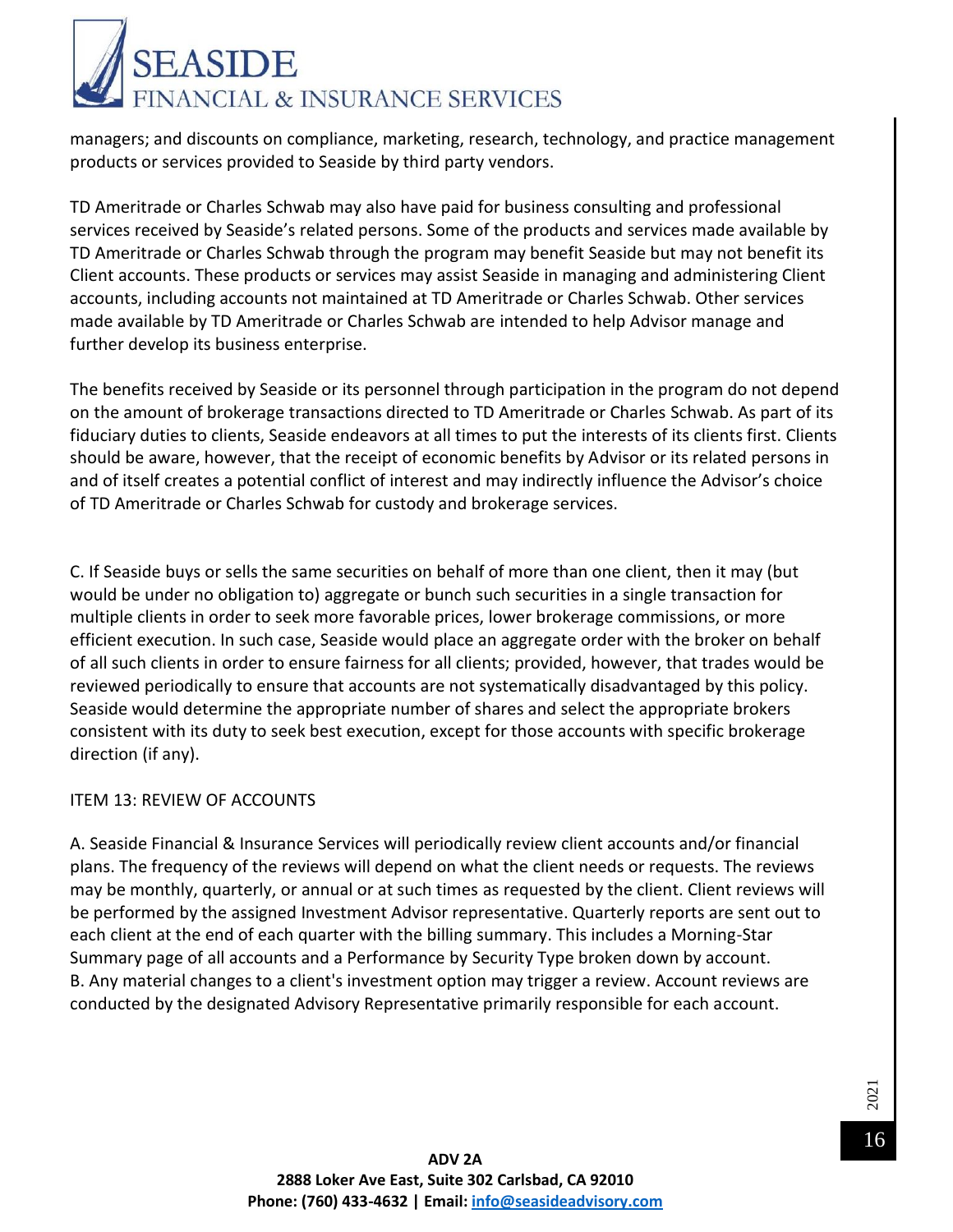

#### ITEM 14: CLIENT REFERRALS AND OTHER COMPENSATION

A. We receive an economic benefit from TD Ameritrade or Charles Schwab in the form of the support products and services it makes available to us and other independent investment advisors that have their clients maintain accounts at TD Ameritrade or Charles Schwab. These products and services, how they benefit us, and the related conflicts of interest are described above (see Item 12 -Brokerage Practices). The availability to us of TD Ameritrade or Charles Schwab's products and services is not based on us giving particular investment advice, such as buying particular securities for our clients.

B. Seaside does not compensate any client for client referrals.

#### ITEM 15: CUSTODY

When advisory fees are deducted directly from client accounts at client's custodian, Seaside will be deemed to have limited custody of client's assets and must have written authorization from the client to do so. Clients will receive all account statements and billing invoices that are required in each jurisdiction, and they should carefully review those statements for accuracy. Because client fees will be withdrawn directly from client accounts, Seaside will:

(A) Possess written authorization from the client to deduct advisory fees from an account held by a qualified custodian.

(B) Send the qualified custodian written notice of the amount of the fee to be deducted from the client's account and verify that the qualified custodian sends invoices to the client.

(C) Send the client a written invoice itemizing the fee upon or prior to fee deduction, including the formula used to calculate the fee, the time period covered by the fee and the amount of assets under management on which the fee was based.

Seaside clients custody their accounts at qualified custodians, i.e. broker/dealers, that send monthly or quarterly statements directly to the clients. Additionally, Seaside will also provide clients with a quarterly statement which clients should use to compare the market value and securities to those listed in the custodian statement.

#### ITEM 16: INVESTMENT DISCRETION

Seaside provides discretionary and non-discretionary investment advisory services to clients. The Investment Advisory Contract established with each client sets forth the discretionary authority for trading. Clients with discretionary accounts will execute a limited power of attorney to evidence discretionary authority. Where investment discretion has been granted, Seaside generally manages the client's account and makes investment decisions without consultation with the client as to when the securities are to be bought or sold for the account, the total amount of the securities to be bought/sold, what securities to buy or sell, or the price per share. Clients may, but typically do not,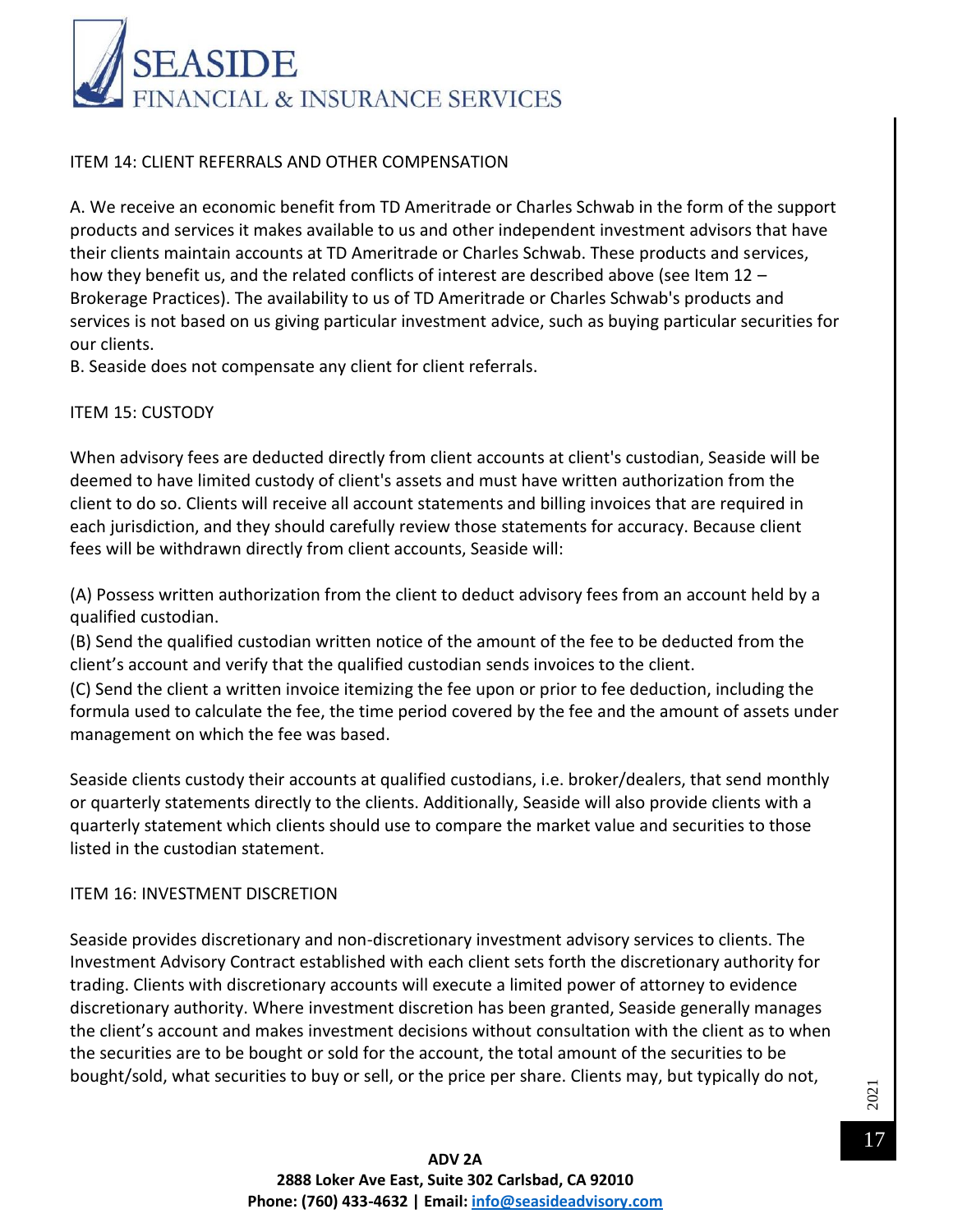

impose restrictions in investing in certain securities or types of securities in accordance with their values or beliefs.

ITEM 17: VOTING CLIENT SECURITIES

A. Seaside does not have nor will accept authority to vote client securities. Voting proxies or other solicitations will come directly from their custodian which is either Charles Schwab or TD Ameritrade or transfer agent.

B. Seaside requests that clients engage another party to determine how proxies should be voted. Seaside does not provide proxy voting services to its clients.

ITEM 18: FINANCIAL INFORMATION

A. Balance Sheet

Seaside does not require nor solicit prepayment of more than \$500 in fees per client, six months or more in advance and therefore does not need to include a balance sheet with this brochure.

B. Financial Conditions Reasonably Likely to Impair Ability to Meet Contractual Commitments to Clients.

Neither Seaside nor its management have any financial conditions that are likely to reasonably impair our ability to meet contractual commitments to clients.

C. Bankruptcy Petitions in Previous Ten Years.

Seaside has not been the subject of a bankruptcy petition in the last ten years.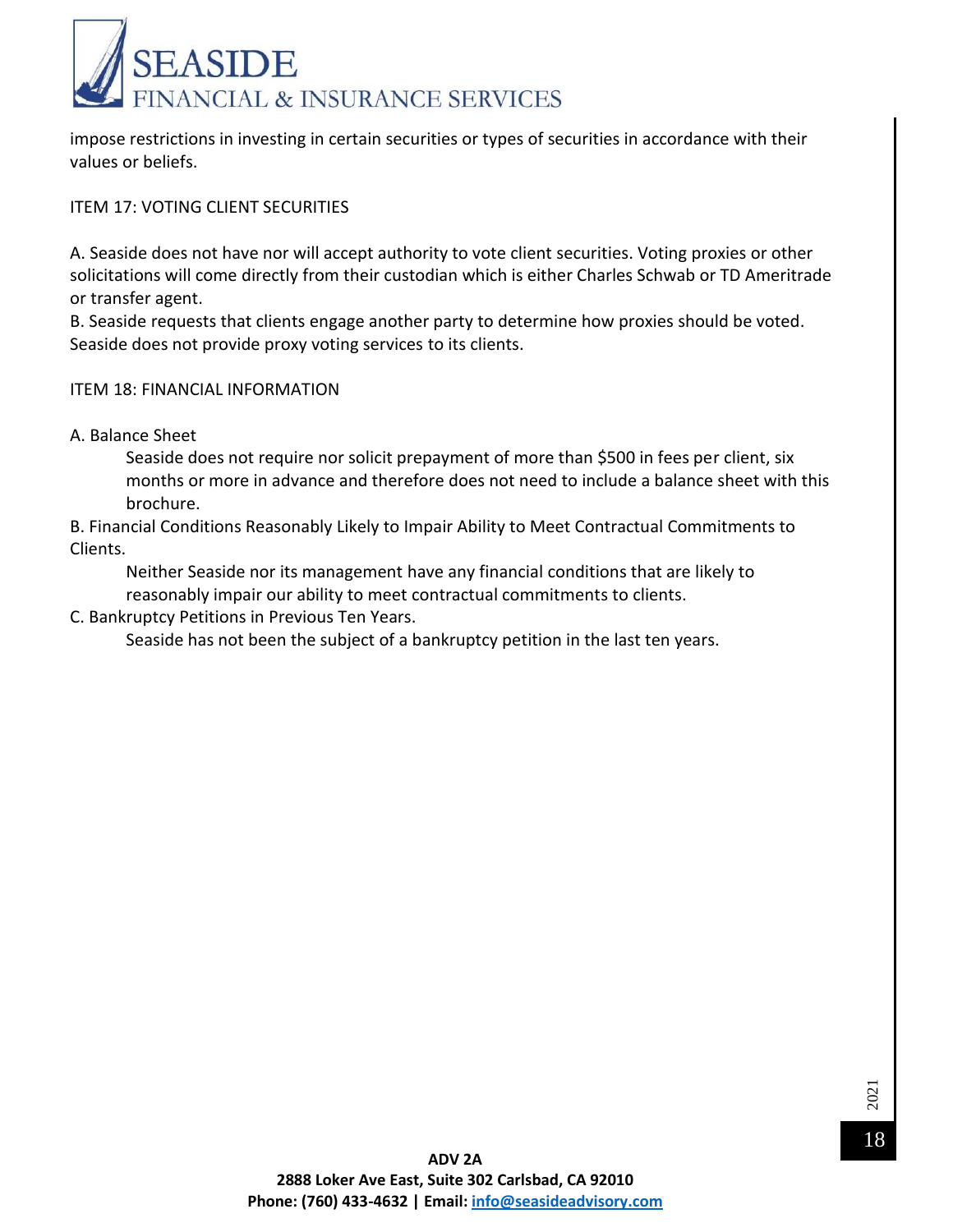

ITEM 1**:**

# **FORM ADV PART 2B BROCHURE SUPPLEMENT**

## Seaside Advisory Services, Inc., dba Seaside Financial & Insurance Services, a Registered Investment Advisor CRD # 289985

2888 Loker Ave. East, Suite 302 Carlsbad, CA 92010 Phone: 760.433.4632

DarleneM@SeasideaAdvisory.com

This brochure supplement provides information about Seaside Advisory Services, Inc. that supplements the Seaside Advisory Services, Inc., Registered Investment Advisor brochure. You should have received a copy of that brochure. Please contact Seaside if you did not receive the firm's brochure or if you have any questions about the contents of this supplement.

Additional information about SEASIDE is available on the SEC's website at www.adviserinfo.sec.gov. or at http://www.nasaa.org/wp-content/uploads/2015/03/Part2andSched.02-2015.pdf.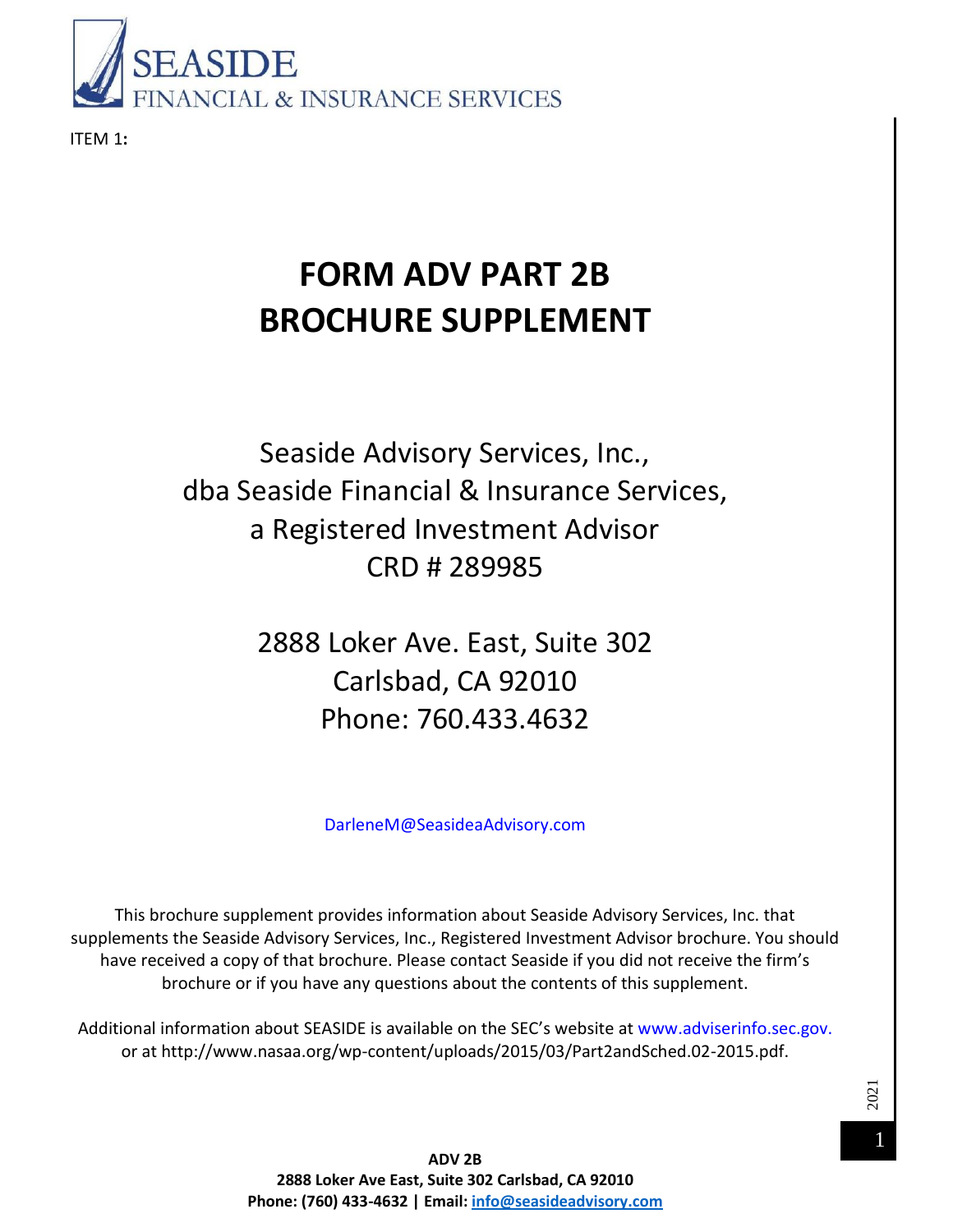

### **Material Changes**

Seaside Advisory Services, Inc. amends this brochure at least annually. To receive a copy of our most recent brochure at any time during the year, please call Seaside Advisory Services, Inc. at (760) 433- 4632 and a copy will be sent to you. You may also obtain a copy of the most current brochure and additional information on our firm from www.adviserinfo.sec.gov under Investment Advisor Search. If applicable, this section will contain a summary of material changes to the information in this brochure since the last annual update of this brochure.

The material changes in this brochure from the last annual updating amendment of Seaside Advisory Services, Inc. are described below. Material changes relate to Seaside Advisory Services, Inc. policies, practices or conflicts of interest only.

> Advisors at Seaside Advisory Services, Inc. dba Seaside Financial & Insurance Services under CRD 289985

| President / Investment Advisor | 2962642                                                                                   |
|--------------------------------|-------------------------------------------------------------------------------------------|
|                                | 2466589                                                                                   |
|                                | 5722214                                                                                   |
| <b>Investment Advisor</b>      | 7310848                                                                                   |
| <b>Investment Advisor</b>      | 703088                                                                                    |
| CCO / Investment Advisor       | 6646239                                                                                   |
|                                | • Anne-Marie Maxe, Founder / Investment Advisor<br>• Ronald Ophetveld, Investment Advisor |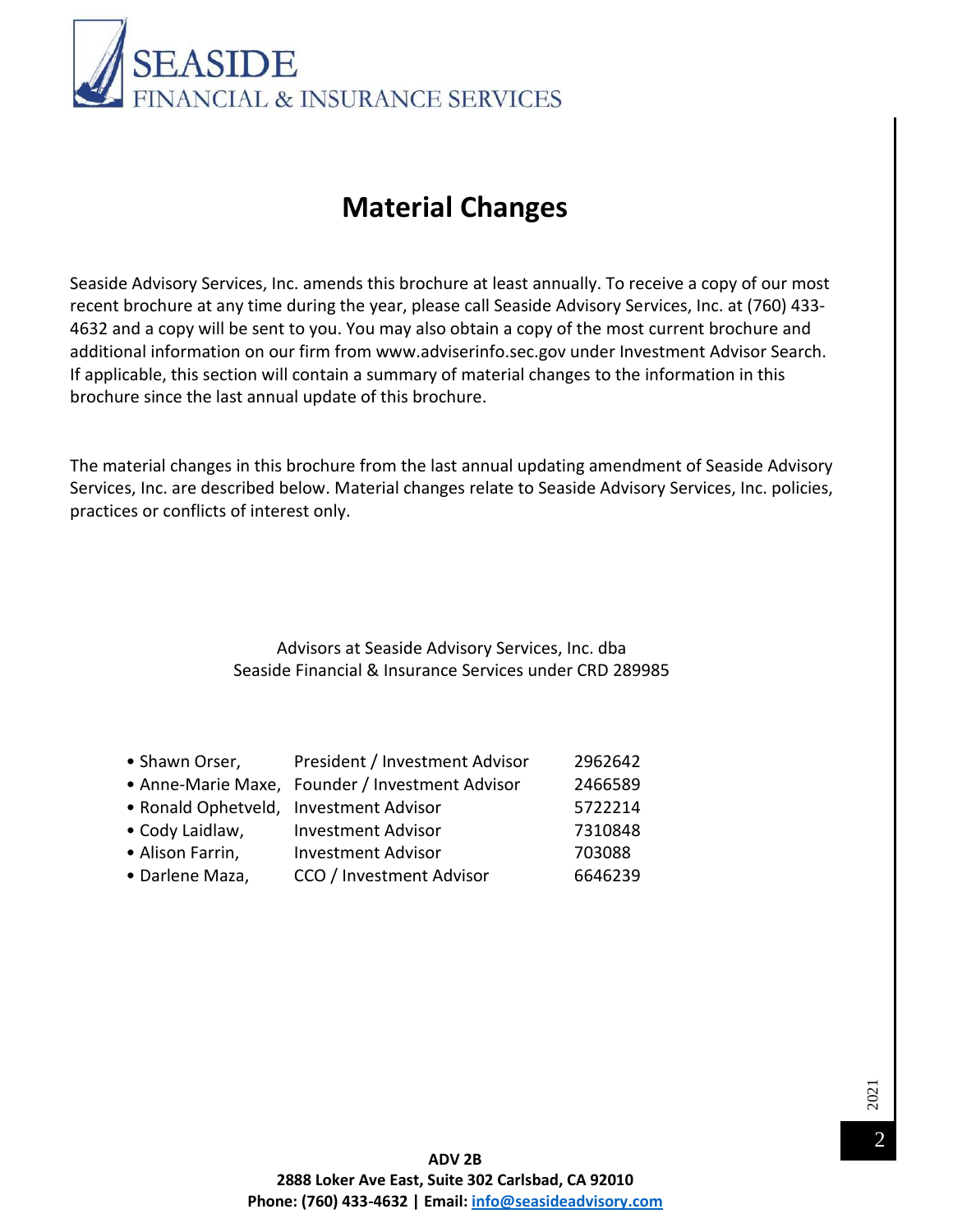

### **Table of Contents**

| <b>Material Changes</b>                               |          |
|-------------------------------------------------------|----------|
| Table of Contents                                     |          |
| <b>Educational Background and Business Experience</b> |          |
|                                                       |          |
| Shawn Orser                                           |          |
| Ronald Ophetveld                                      | 6        |
| Cody Laidlaw                                          |          |
| Alison Farrin                                         | 8        |
| Disciplinary Action                                   | 9        |
| <b>Other Business Activities</b>                      | $9 - 10$ |
| <b>Additional Compensation</b>                        | 11       |
| Supervision                                           |          |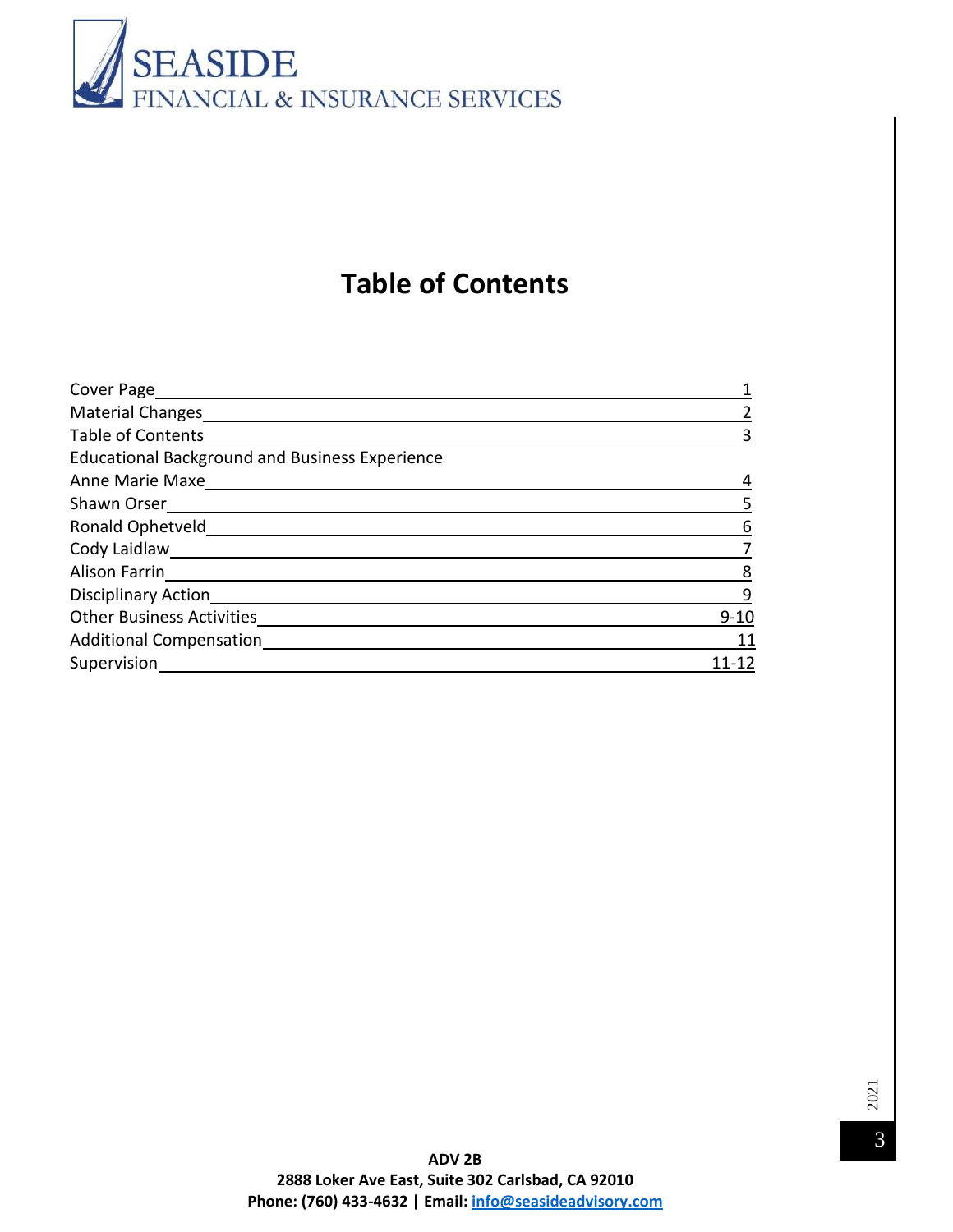

#### ITEM 2: EDUCATIONAL BACKGROUND & BUSINESS EXPERIENCE

**Anne-Marie K. Maxe, CFP® - Founder, Investment Advisor Representative**  Born 1953 CRD Number: 2466589

#### **Educational Background:**  Djursholms Samskola, Djursholm, Sweden, 1972 Miracosta College, Oceanside, CA, 1973

College for Financial Planning, 2003

#### **FINRA Examinations Taken & Passed:**

Series 7 – General Securities Representative Series 26 - Investment Company/Variable Contracts Limited Principal Series 51 – Municipal Fund Securities Limited Principal Series 63 – Uniform Securities Agent State Law

### **Business Experience:**  Seaside Advisory Services, Inc. Registered Investment Advisor Carlsbad, CA 06/2000-Present Fortune Financial Services, Inc. Registered Representative Monaca, PA 07/2014- 12/2020 Financial Telesis, Inc. The Registered Representative San Rafael, CA 02/2000-01/2014

Anne-Marie Maxe Registered Investment Advisor Oceanside, CA 05/1997-06/2000

Transamerica Financial Resources Registered Representative Los Angeles, CA 04/1994-02/2000

CERTIFIED FINANCIAL PLANNER TM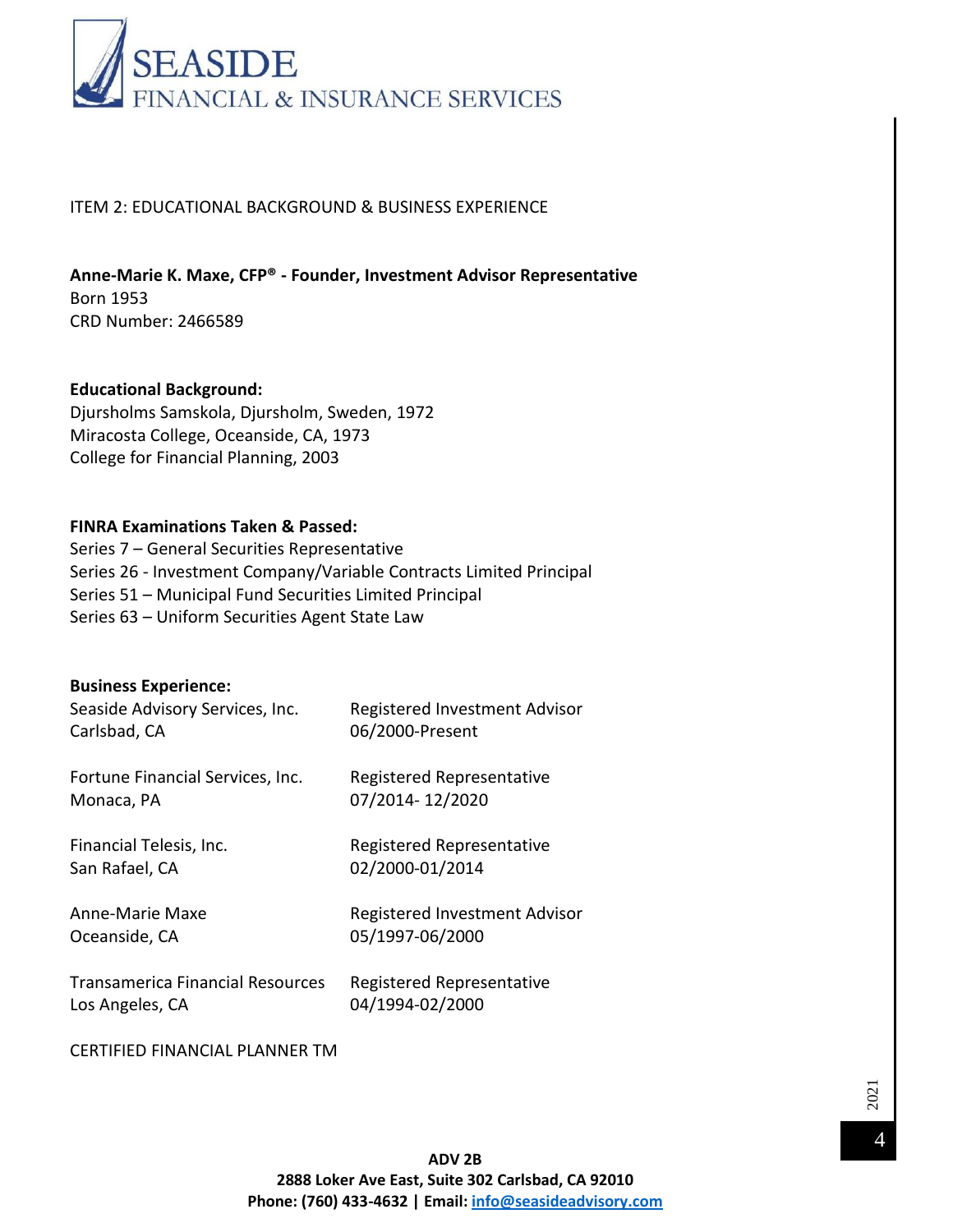

This certification currently requires a bachelor's degree or higher, the completion of five mandatory courses in Financial Planning, Investment Planning, Insurance, Estate Planning and Taxation followed by a board exam.

**Shawn C. Orser – Owner and Investment Advisor Representative**  Born 1975 CRD Number 2962642

**Educational Background:**  Syracuse University, Syracuse, NY, 1997 - BS Finance

#### **FINRA Examinations Taken & Passed:**

Series 7 – General Securities Representative Series 63 – Uniform Securities Agent State Law Series 55 – Equity Trader Examination Series 66 – NASAA Uniform Combined State Law Exam Insurance, Life & Health in California #0F85885 & New York #LA-1054248

| <b>Business Experience:</b>                                     |                                                         |
|-----------------------------------------------------------------|---------------------------------------------------------|
| Seaside Advisory Services, Inc.                                 | Registered Investment Advisor                           |
| Carlsbad, CA                                                    | 12/2009-Present                                         |
| Fortune Financial Services, Inc.<br>Monaca, PA 07/2014- Present | Registered Representative                               |
| Financial Telesis, Inc.                                         | Registered Representative                               |
| San Rafael, CA                                                  | 12/2009-07/2014                                         |
| Northwestern Mutual                                             | Registered Investment Advisor                           |
| San Diego, CA                                                   | 05/2007-04/2009                                         |
| Remsenberg Capital                                              | <b>Proprietary Trader, Equity Derivatives</b>           |
| New York, NY                                                    | 09/2005-10/2006                                         |
| <b>Titan Capital Group</b>                                      | Trader, Equity Derivatives                              |
| New York, NY                                                    | 02/2001-09/2005                                         |
| Merrill Lynch                                                   | <b>Trading Assistant, Global Equity Linked Products</b> |

**ADV 2B 2888 Loker Ave East, Suite 302 Carlsbad, CA 92010 Phone: (760) 433-4632 | Email: [info@seasideadvisory.com](mailto:info@seasideadvisory.com)**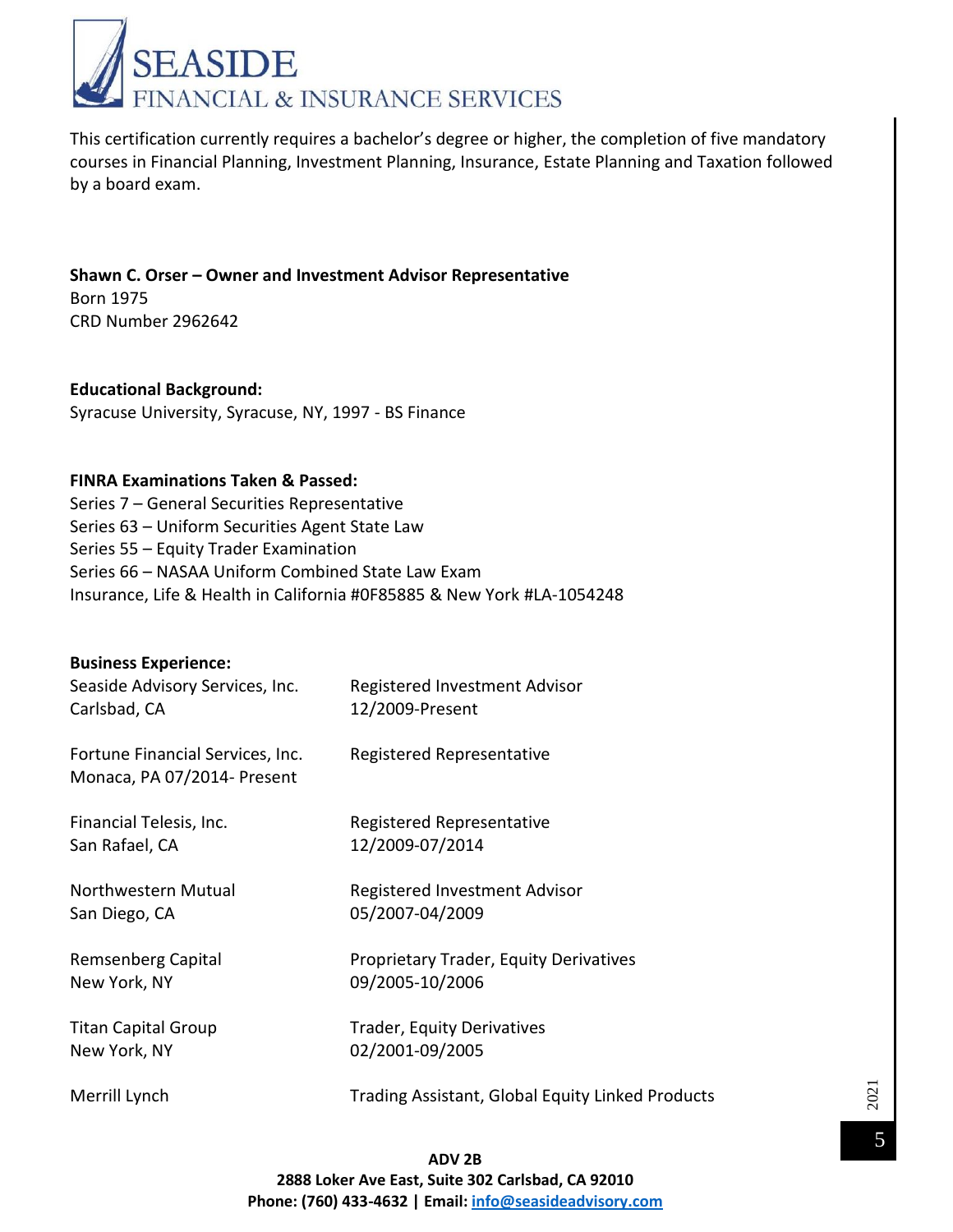

New York, NY 03/1999-02/2001

RBC Dominion Securities Jr. Funding Analyst, Global Equity Derivatives New York, NY 09/1997-03/1999

**Ronald Ophetveld- Investment Advisor Representative**  Born 1965 CRD Number: 5722214

**Educational Background**  University of Tilburg, Netherlands, 1988, Doctorate in Finance and Economics

#### **FINRA Examinations Taken & Passed:**

Series 65 – NASAA Uniform Investment Adviser Law Exam

#### **Business Experience:**

| Seaside Advisory Services, Inc.<br>Carlsbad, CA | <b>Investment Advisor Representative</b><br>08/2015- Present |
|-------------------------------------------------|--------------------------------------------------------------|
| <b>Veld Advisors</b>                            | <b>Financial Advisor</b>                                     |
| Carlsbad, CA                                    | 06/2015-08/2015                                              |
| <b>HK Financial</b>                             | <b>Investment Advisor</b>                                    |
| Carlsbad, CA                                    | 02/2012-08/2015                                              |
| <b>Veld Advisors</b>                            | Investment Advisor                                           |
| Carlsbad, CA                                    | 11/2009-03/2012                                              |
| <b>UBS Asset</b>                                | Management Portfolio Manager                                 |
| New York, New York                              | 02/2004-10/2009                                              |
| JP Morgan                                       | Senior Investment Analyst                                    |
| New York, New York                              | 10/2001-02/2004                                              |
| Friends Ivory & Sime                            | Portfolio Manager                                            |
| New York, New York                              | 01/1997-09/2001                                              |
| Achmea Insurance                                | <b>Investment Advisor</b>                                    |
| Apeldoorn, Netherlands                          | 02/1990-12/1996                                              |

**ADV 2B 2888 Loker Ave East, Suite 302 Carlsbad, CA 92010 Phone: (760) 433-4632 | Email: [info@seasideadvisory.com](mailto:info@seasideadvisory.com)**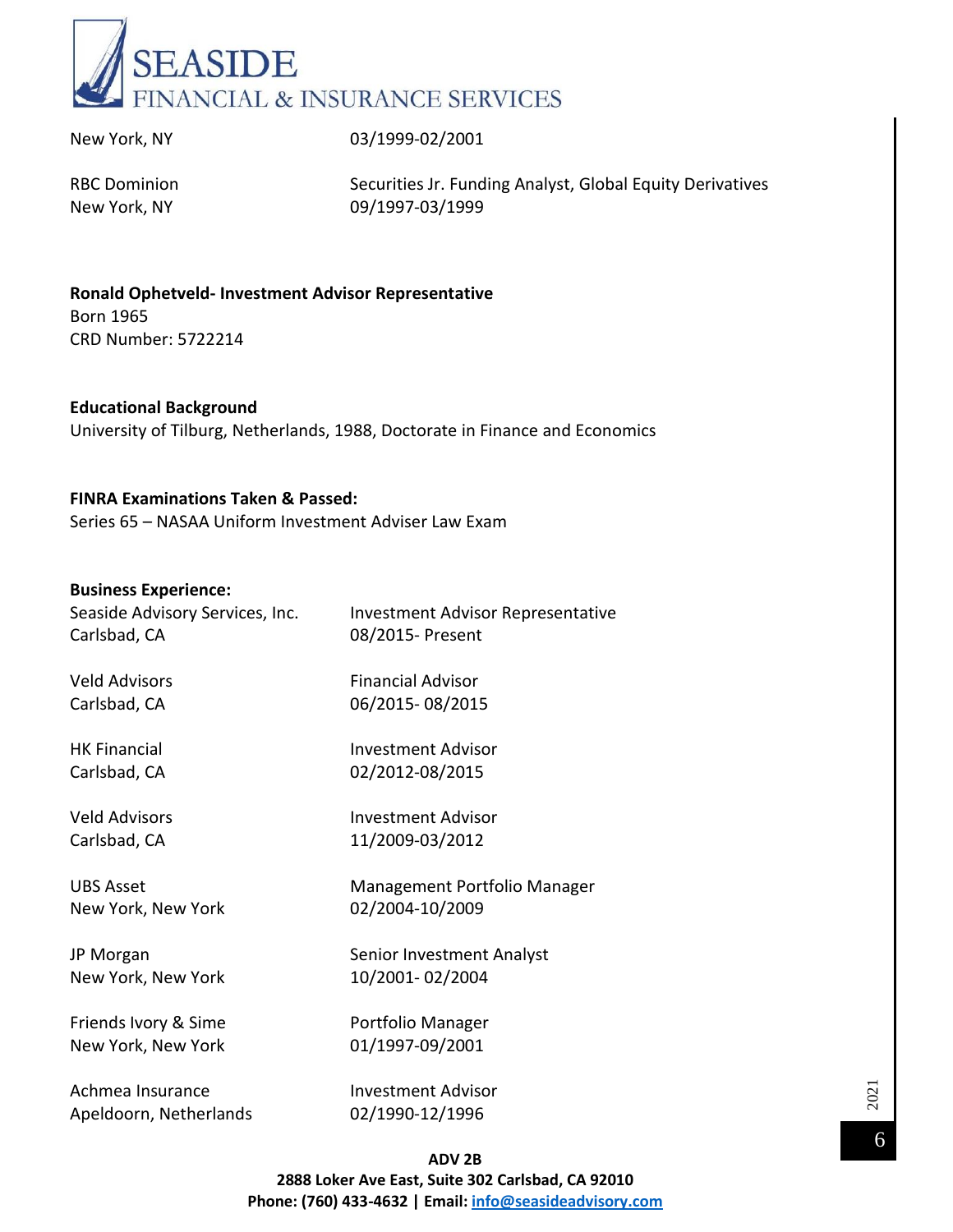

**Cody H. Laidlaw- Investment Advisor Representative**  Born 1993 CRD Number: 7310848

**Educational Background**  Rye High School, NY, 2011 General

#### **FINRA Examinations Taken & Passed:**

Series 65 – NASAA Uniform Investment Adviser Law Exam

#### **Business Experience:**

Carlsbad, CA 06/2021- Present

Seaside Advisory Services, Inc. Investment Advisor Representative

Belpointe Reit **Principal** 

Greenwich, CT 01/2013 – Present

Cobel President

White Plains, NY 01/2012 – 01/2013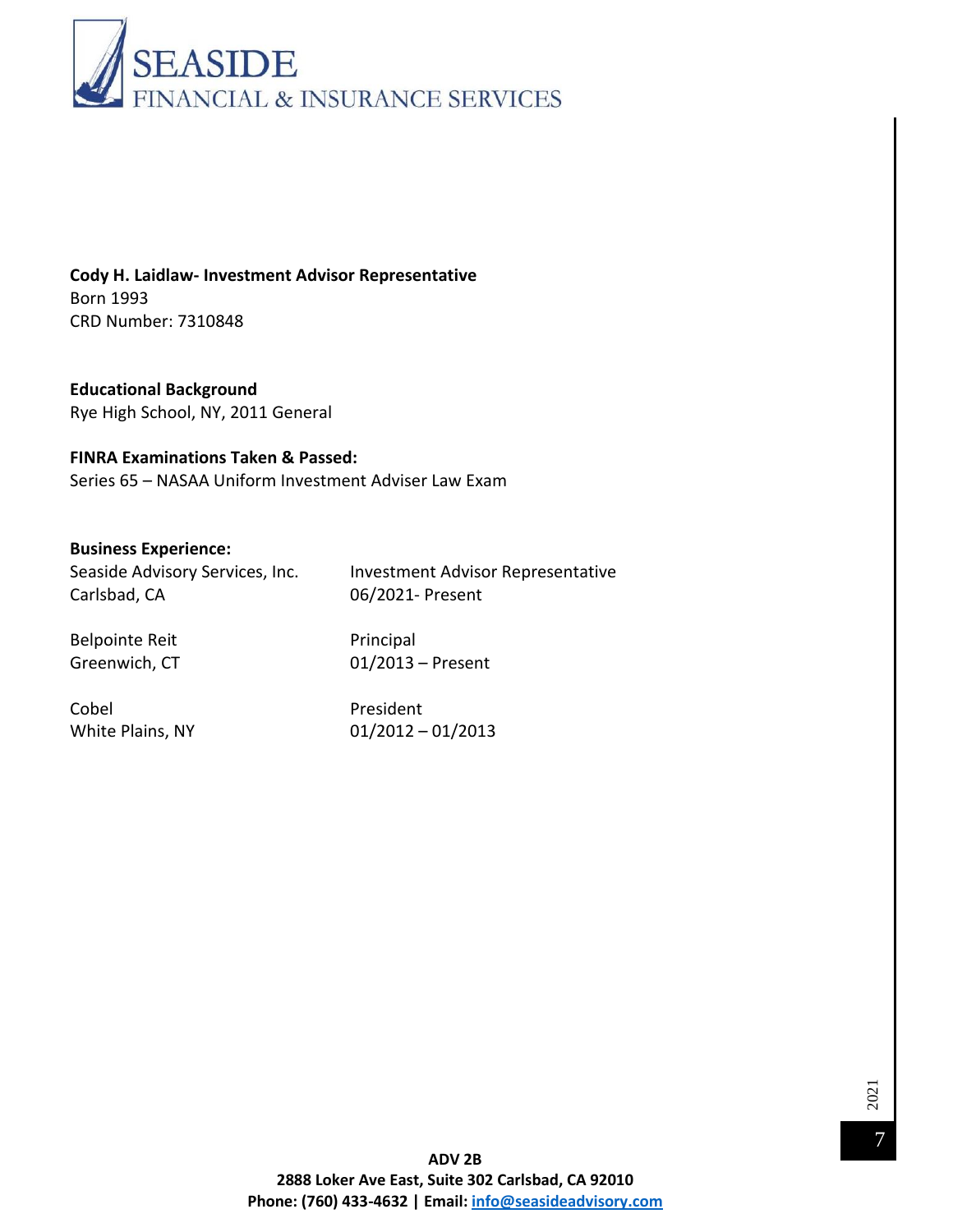

**Darlene Maza – Chief Compliance Officer / Investment Advisor Representative** Born 1976 CRD Number: 6646239

**Educational Background**  Ashford University, IA, 2010 – M.A. Organizational Management / Human Resources

#### **FINRA Examinations Taken & Passed:**

Series 65 – NASAA Uniform Investment Adviser Law Exam Insurance, Life & Health in California #0K62553

#### **Business Experience:**

| Seaside Advisory Services, Inc. | <b>Investment Advisor Representative</b> |
|---------------------------------|------------------------------------------|
| Carlsbad, CA                    | 06/2021- Present                         |
| Seaside Advisory Services, Inc. | <b>Chief Compliance Officer</b>          |
| Carlsbad, CA                    | 01/2016- Present                         |
| Lenhoff Financial Group         | Director of Marketing                    |
| Carlsbad, CA                    | $03/2015 - 10/2015$                      |
| Jim Lee Financial               | Director of Operations                   |
| Encinitas, CA                   | $01/2012 - 03/2015$                      |
| <b>Bridgepoint Education</b>    | Human Resource Recruiter                 |
| San Diego, CA                   | $06/2005 - 08/2011$                      |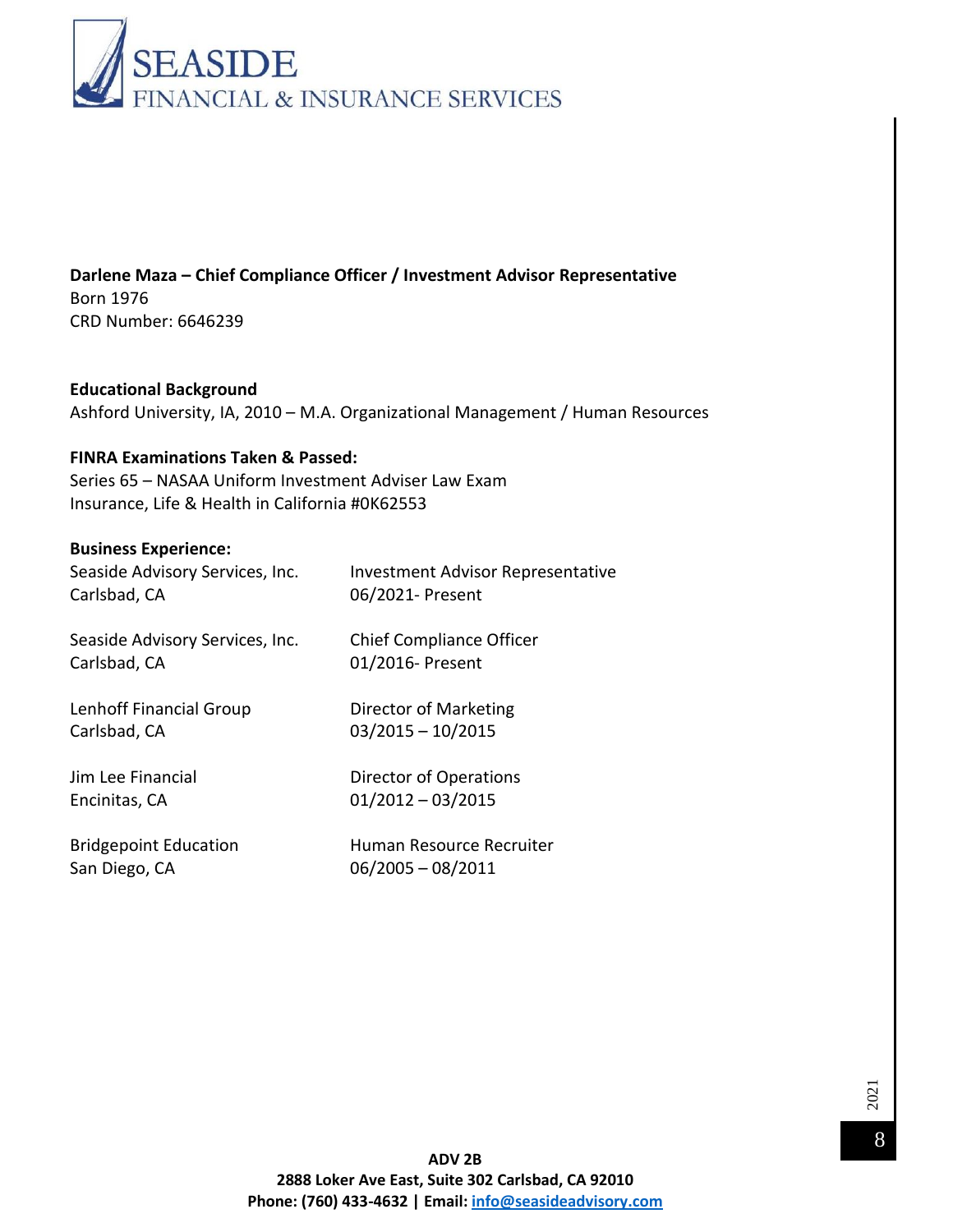

**Alison Farrin, QKA, QPA – Investment Advisor Representative**  Born 1956

CRD Number: 703088

#### **Educational Background:**

California State Polytechnic University, 1976 – BS Degree

#### **FINRA Examinations Taken & Passed:**

Series 6 – Investment Company/Variable Contracts Representative Series 7 – General Securities Representative Series 63 – Uniform Securities Agent State Law Series 65 – NASAA Uniform Investment Adviser Law Exam Insurance, Life & Health in California #0A63592

#### **ASPPA Certifications**

Qualified 401(k) Administrator Qualified Pensions Administrator

#### **Business Experience:**

Seaside Advisory Services, Inc. Registered Investment Advisor Carlsbad, CA 11/2011-Present Fortune Financial Services, Inc. Registered Representative Monaca, PA Innovative Pensions Strategies Inc. Poway, CA 08/2014- 12/2019 PensionSpecialist 09/1991-12/2020 Financial Telesis, Inc. San Rafael, CA WFP Securities San Diego, CA Life Mark Securities Corp. Encino, CA Forth Financial Securities, Corp. Richmond, VA Forth Financial Network Encino, CA Alison Farrin/ Farr-In Farms / C. Bears Self Employed Business Poway, CA Registered Representative 11/2011-08/2014 Registered Representative 12/2002-07/2011 Registered Representative 05/1995-11/2002 Registered Representative 09/1992-05/1995 Agent 05/1992-05/1995 10/1986-10/1991

> **ADV 2B 2888 Loker Ave East, Suite 302 Carlsbad, CA 92010 Phone: (760) 433-4632 | Email: [info@seasideadvisory.com](mailto:info@seasideadvisory.com)**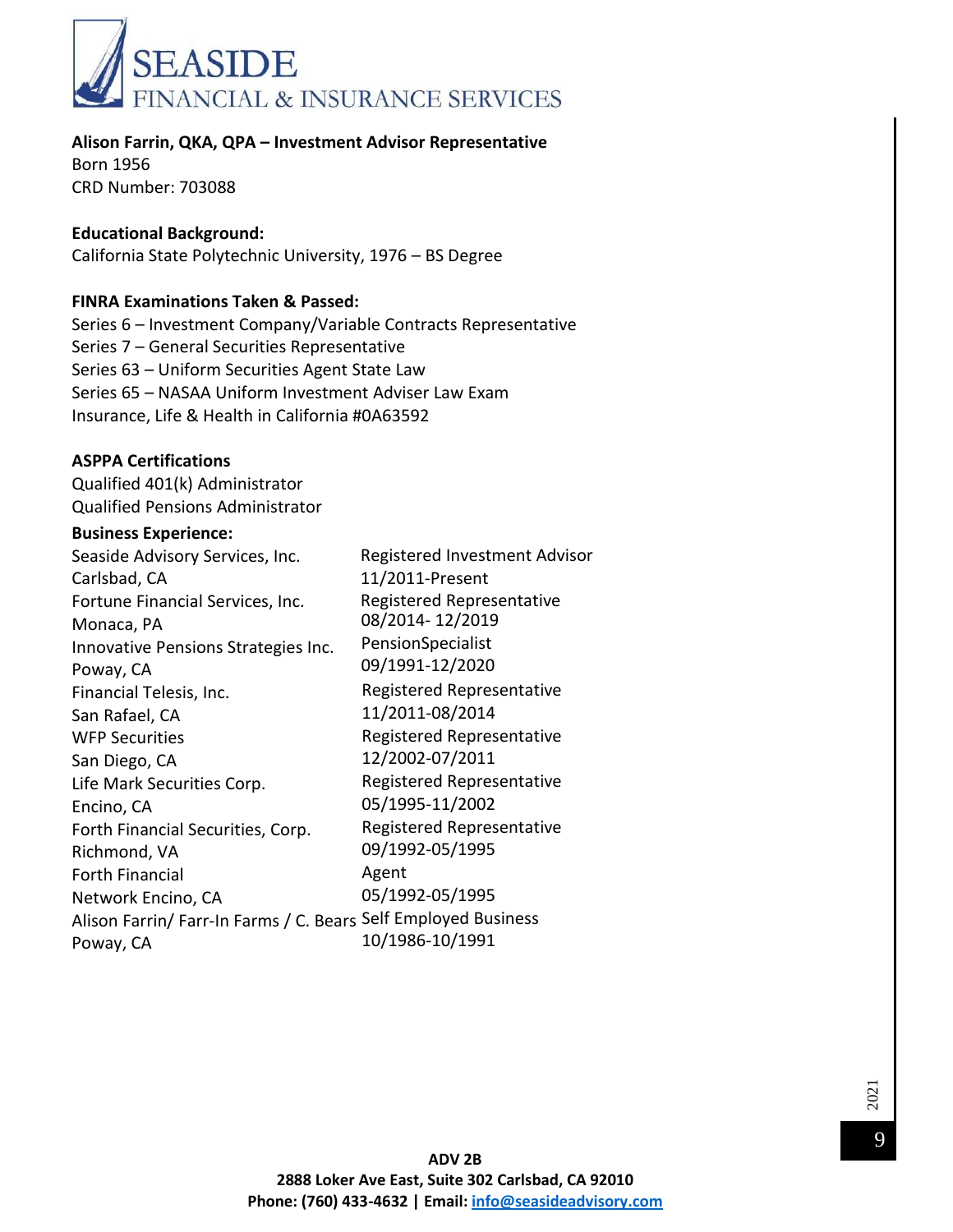

#### **Affiliations:**

Afortunado Partners Building Owner Scripps Poway Office Park West Property Manager Alison Farrin Consulting Services Consultant ITEM 3: DISCIPLINARY INFORMATION

Seaside Financial & Insurance Services and its advisory personnel value your trust that you place with us. As we advise all clients, we encourage you to perform the requisite due diligence on anyone providing services to you.

#### **There are no legal or disciplinary events to disclose regarding:**

| 2466589 |
|---------|
| 2962642 |
| 5722214 |
| 7310848 |
| 703088  |
| 6646239 |
|         |

However, we do encourage you to independently view the background of any of the advisors listed above on the Investment Advisor Public Disclosure website at www.adviserinfo.sec.gov. Select the option for the Investment Advisor Representative and enter the CRD number next to their name above. This is their individual CRD Number.

#### ITEM 4: OTHER BUSINESS ACTIVITY

#### **Insurance Agency Affiliations**:

Shawn Orser and Alison Farrin are Investment Advisors and may serve as a sales agent for various insurance companies. This activity is done separate and apart from his/her role as an advisor. As an agent, they may receive customary commissions and other related revenues from the various insurance companies whose products they sell. Some compensation may be in the form of sales incentives. Commissions generated by insurance sales do not offset regular advisory fees. This may cause a conflict of interest in recommending certain products of the insurance companies which clients should be aware. Clients are under no obligation to purchase any products recommended by the advisors listed above. They are licensed to sell insurance products in the states of Arizona, California, Connecticut, Nevada, New York, Virginia, and Washington.

#### **Broker Dealer Affiliations:**

Shawn Orser is a Registered Investment Advisors with Fortune Financial that is the Broker Dealer for accounts that deal with Mutual Funds. They will receive commissions for mutual fund sales and in addition may receive compensation for 12(b)1 fees "trail fees". There is an inherent conflict of interest when receiving commissions in conjunction with performing duties as an Investment Advisor Representative. In any such circumstances the fees and commissions are fully disclosed to the Client.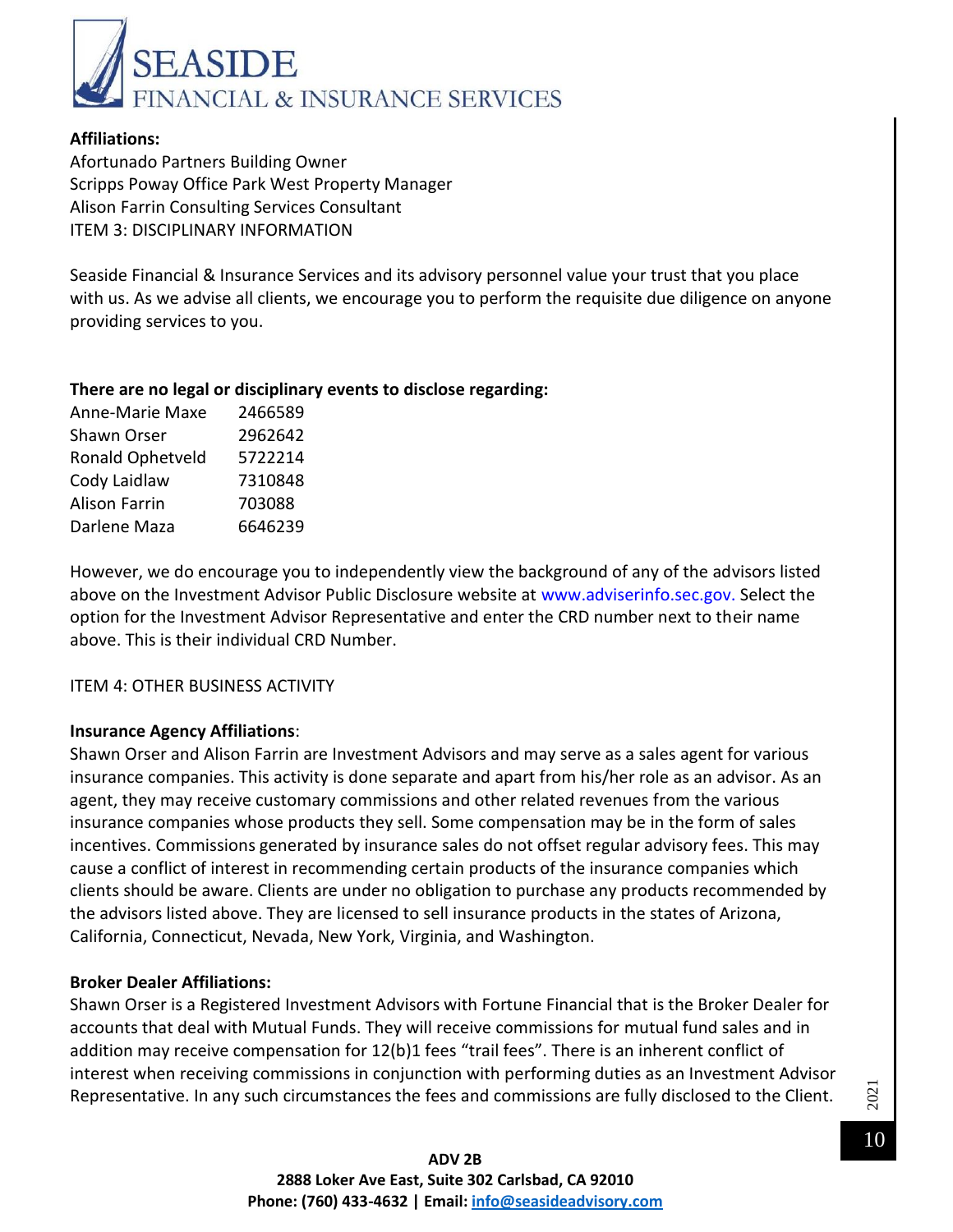

In any circumstance where multiple lines of compensation are received the nature of such compensation is disclosed to the Client.

In any circumstance where multiple lines of compensation are received the nature of such compensation is disclosed to the Client.

#### **Outside Business Activity:**

Shawn Orser is an Independent Trustee of The Collaborative Investment Series Trust. Collaborative Investment Series Trust is located in Greenwich, Connecticut. This organization primarily operates in the Trusts, necessary business industry within the Holding and other Investment Offices sector. This organization has been operating since 2017. Collaborative Investment Series Trust is estimated to generate \$82,884 in annual revenues and employs approximately 2 people at this single location. Shawn Orser's responsibilities include the Trust's audit committee which consists of the Independent Trustees. The audit committee is responsible for (i) overseeing the accounting and financial reporting policies and practices of the Funds, their internal controls and, as appropriate, the internal controls of certain service providers; (ii) overseeing the quality and objectivity of the Funds' financial statements and the independent audit of the financial statements; and (iii) acting as a liaison between the Funds' independent auditors and the full Board. 16 hours annually is dedicated to this activity during trading hours. \$20,000 of his yearly compensation is derived from this activity. In addition to the mentioned above Shawn Orser serves as an independent director for Belpointe Reit which is in Greenwich, CT. 16 hours annually is dedicated to this activity during trading hours. \$5,000 of his yearly compensation is derived from this activity. He facilitates the withstanding and countering pressures from owners. Fulfills a useful role in succession planning. On issues such as strategy, performance, risk management, resources, key appointments, and standards of conduct he must support in gaining independent judgment to bear on the board's deliberations. While evaluating the performance of board and management of the company bring an objective view. Scrutinizes, monitors, and reports management's performance regarding goals and objectives agreed in the board meetings. Safeguards the interests of all stakeholders, particularly the minority shareholders. Balance the conflicting interest of the stakeholders. Satisfying themselves that financial controls and systems of risk management are in operation and check on the integrity of financial information. In situations of conflict between management and shareholder's interest, aim towards the solutions which are in the best interest of the company.

Anne-Marie Maxe is the President of Seawind Strategic Management LLC, which is a Business that provides Consulting for Owners on an exit strategy. Anne-Marie Maxe's responsibilities include working with the business owners to develop a plan where they can sell the ownership of the company to investors or another company. Also, helps with different strategies on reduction of costs and help increase profits. This will help the owner reduce or liquidate their stake in the business and make a substantial profit. 40 hours a month is dedicated to this activity during and outside of trading hours. 50% of her yearly compensation comes from this activity.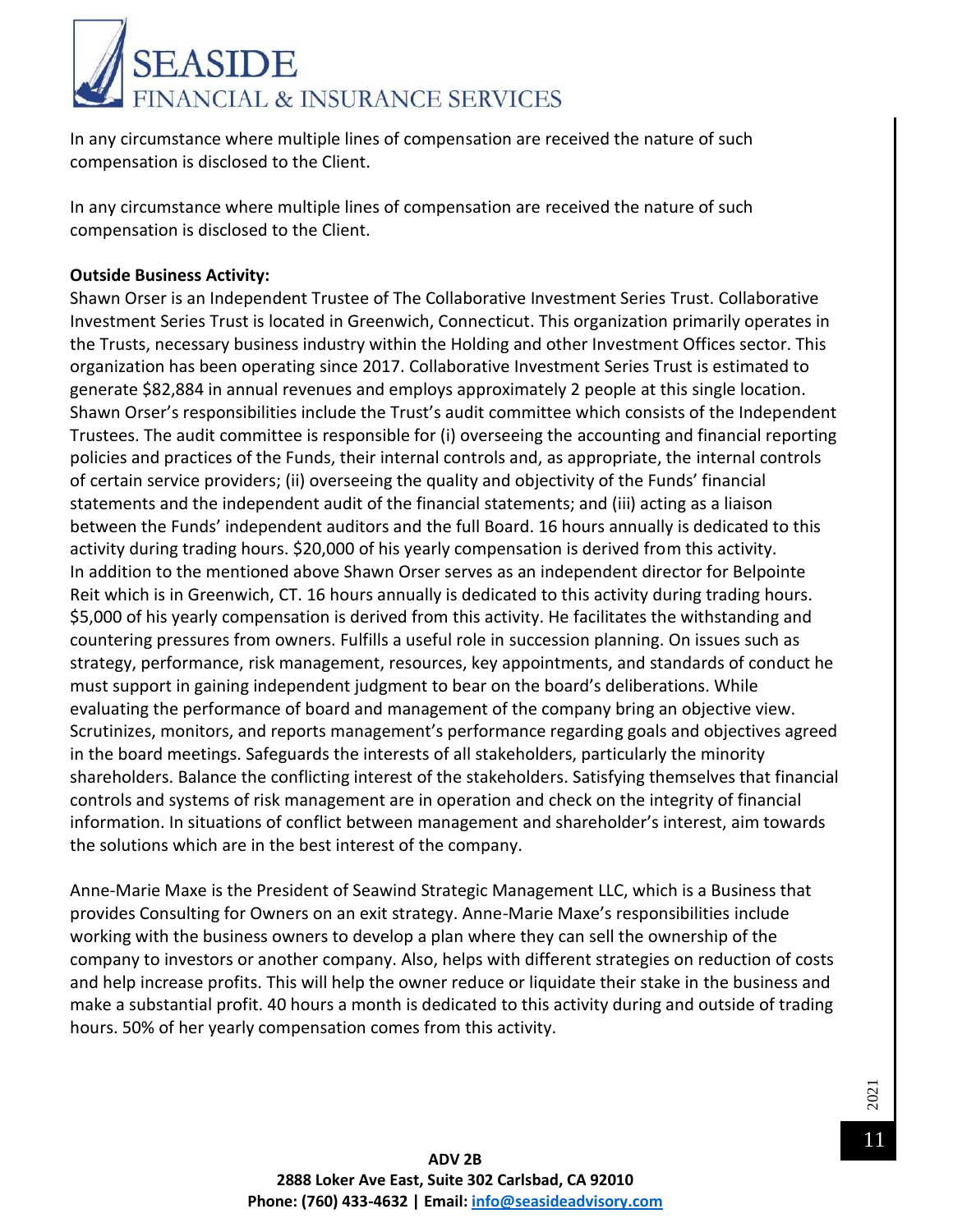

Cody Laidlaw is a principal at Belpointe Reit company. He works with many C.P.A.'s and their clients to fill a need within their portfolio where the Belpointe Reit will compliment their strategy. This business is not in anyway related to his duties as an Investment Advisor Representative.

#### **Owner of Seaside Financial:**

Shawn Orser who is the owner of Seaside Advisory Services, Inc. receives a salary and net profit from the business.

#### **Independent Business Affiliations:**

Alison Farrin receives income from her independent business affiliations as outlined under her employment. These businesses are not in any way related to her duties as an Investment Advisor Representative.

#### **Pension Advisor:**

Alison Farrin is an independent pension consultant.

#### **Business Consultant:**

Anne Marie Max who is a co-owner of Seawind Strategies receives the net profit from the business. Seawind Strategies is a consulting firm for business owners to gather advise on exit strategies.

#### ITEM 5: ADDITIONAL COMPENSATION

Except as noted above, Anne Marie Maxe, Shawn Orser, Allison Farrin, Cody Laidlaw and Ronald Ophetveld are compensated solely by Seaside Financial and Insurance Services for the services provided to clients, they do not receive any additional compensation or economic benefit from any unaffiliated person, company, or organization in connection with the services provided to clients of Seaside Financial and Insurance Services.

#### ITEM 6: SUPERVISION

Darlene Maza serves as the Chief Compliance Officer of Seaside Financial and Insurance Services. Those that she supervises are:

#### Investment Advisors:

Shawn Orser, Anne Marie Maxe, Alison Farrin, Cody Laidlaw and Ronald Ophetveld. All advice provided to clients is reviewed by Darlene Maza prior to implementation. Further, the activities as a Registered Representative with Fortune Financial Services is supervised by Fortune Financial Services.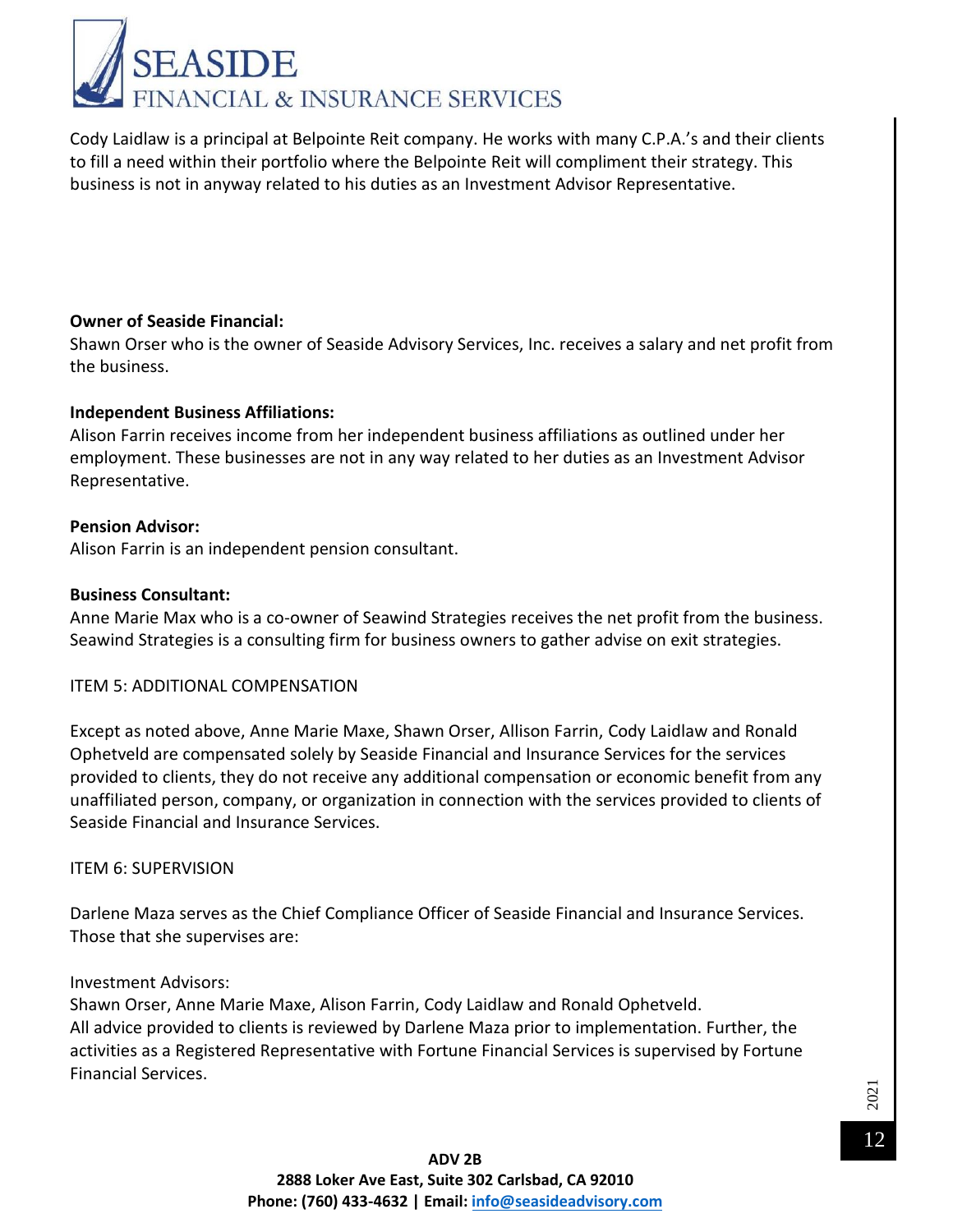

As the Owner and President of Seaside Financial and Insurance Services, Shawn Orser works closely with the Chief Compliance Officer, Darlene Maza, and all advice provided to clients is reviewed by the supervisor prior to implementation. Shawn Orser adheres to applicable regulations regarding the activities of an Investment Adviser Representative, together with all policies and procedures outlined in the firm's code of ethics and compliance manual.

Darlene Maza's phone number is (760) 433-4632.

Operational and Administrative functions: Darlene Maza CCO and Operations Director

Seaside Financial & Insurance Services has implemented a Code of Ethics and internal compliance that guides each employee in meeting their fiduciary obligations to clients of Seaside Financial. Seaside Financial is subject to regulatory oversight by various agencies.

These agencies require registrations by Seaside Advisory Services, Inc. and its employees. As a registered entity, Seaside Financial is subject to examinations by regulators, which may be announced or unannounced. Seaside Financial is required to periodically update the information provided to these agencies and to provide various reports regarding firm business and assets.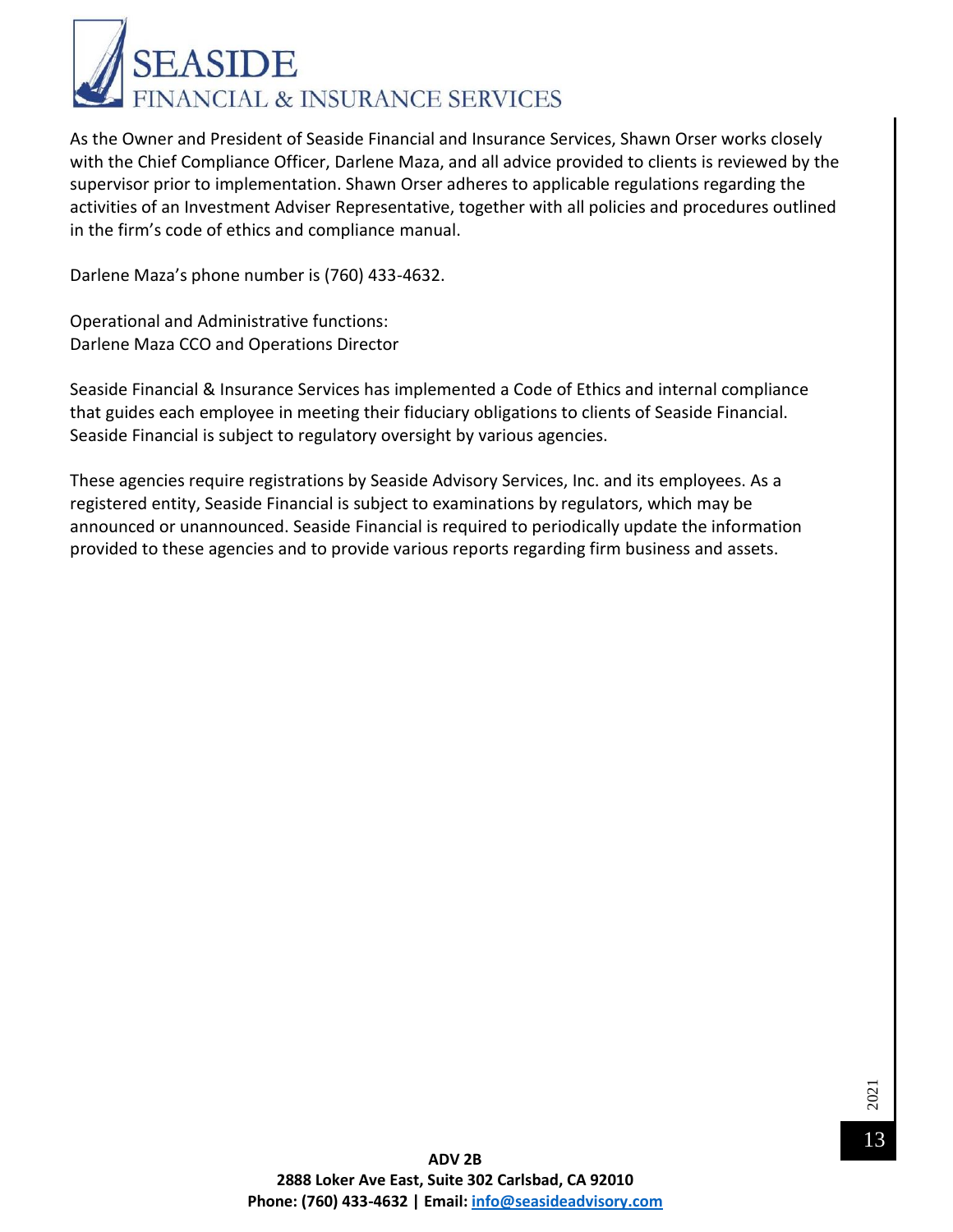

# **Privacy Policies and Practices Disclosure**

Seaside Advisory Services, Inc., dba Seaside Financial & Insurance Services, a Registered Investment Advisor CRD # 289985

> 2888 Loker Ave. East, Suite 302 Carlsbad, CA 92010 Phone: 760.433.4632

DarleneM@SeasideaAdvisory.com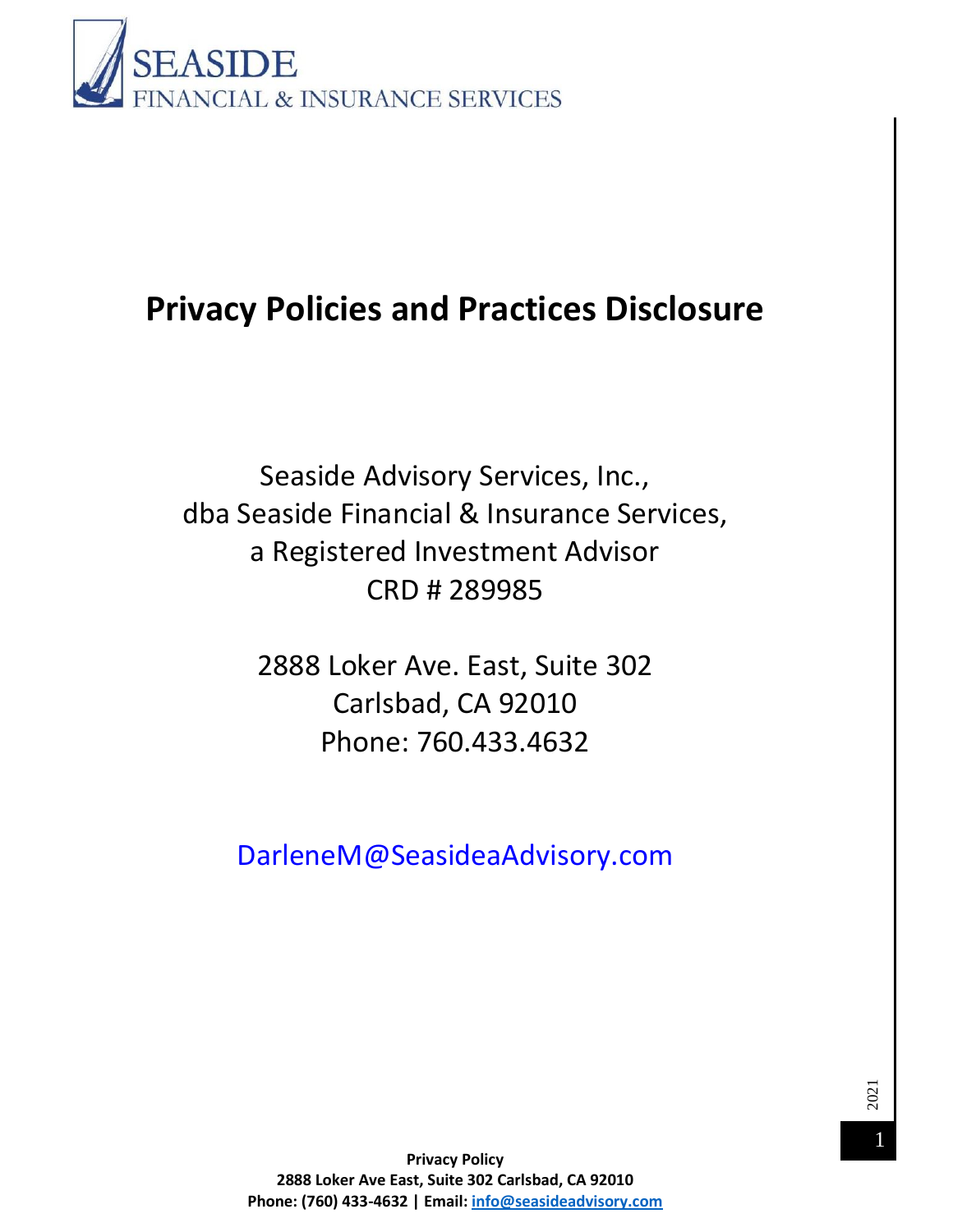

Shawn Orser, Anne- Marie Maxe, Ronald Ophtveld, Cody Laidlaw and Alison Farrin are Investment Advisory Representatives of Seaside Advisory the Registered Investment Advisor. Shawn Orser is the only IAR that is a Registered Representative with Fortune Financial Services, Inc. We are providing this disclosure to all investment and advisory clients. We are taking steps to ensure its annual distribution in response to the requirements of Title V of the 1999 Gram-Leach-Bliley Act and Regulation S-P adopted by the Securities and Exchange on June 22, 2000.

We have always treated personal information as confidential and want you to be aware of our policies. We are committed to maintaining the confidentiality, integrity and security of personal information entrusted to us by current and potential financial service clients.

We collect information about you (such as your name, address, social security number, assets, and income) from our discussions with you, from documents that you may deliver to us while providing services to you. We may use this information to open an account for you, to process a transaction for your account or otherwise in furtherance of our business. To service your account and effect your transactions, we may provide your personal information to firms that assist us in servicing your account and have a need for such information, as permitted by law. We may also disclose such information to service providers that agree to protect the confidentiality of your information and to use the information only for the purposes for which we disclose the information to them.

If you prefer that we not disclose non-public, personal information about you to non-affiliated third parties, you may opt out of those disclosures; that is, you may direct us not to make those disclosures (other than disclosures permitted by law). If you wish to opt out of disclosures to nonaffiliated third parties, you may write to the following address:

Seaside Financial & Insurance Services 2888 Loker Ave East Suite 302 Carlsbad, CA 92010

We rely on the privacy policy statements of the firms where you hold accounts or policies on which Seaside Financial & Insurance Services offers advisory services. Please review those privacy policy statements for their specific provisions.

If you have any questions or concerns regarding this Privacy Disclosure statement, please contact us at (760) 433-4632